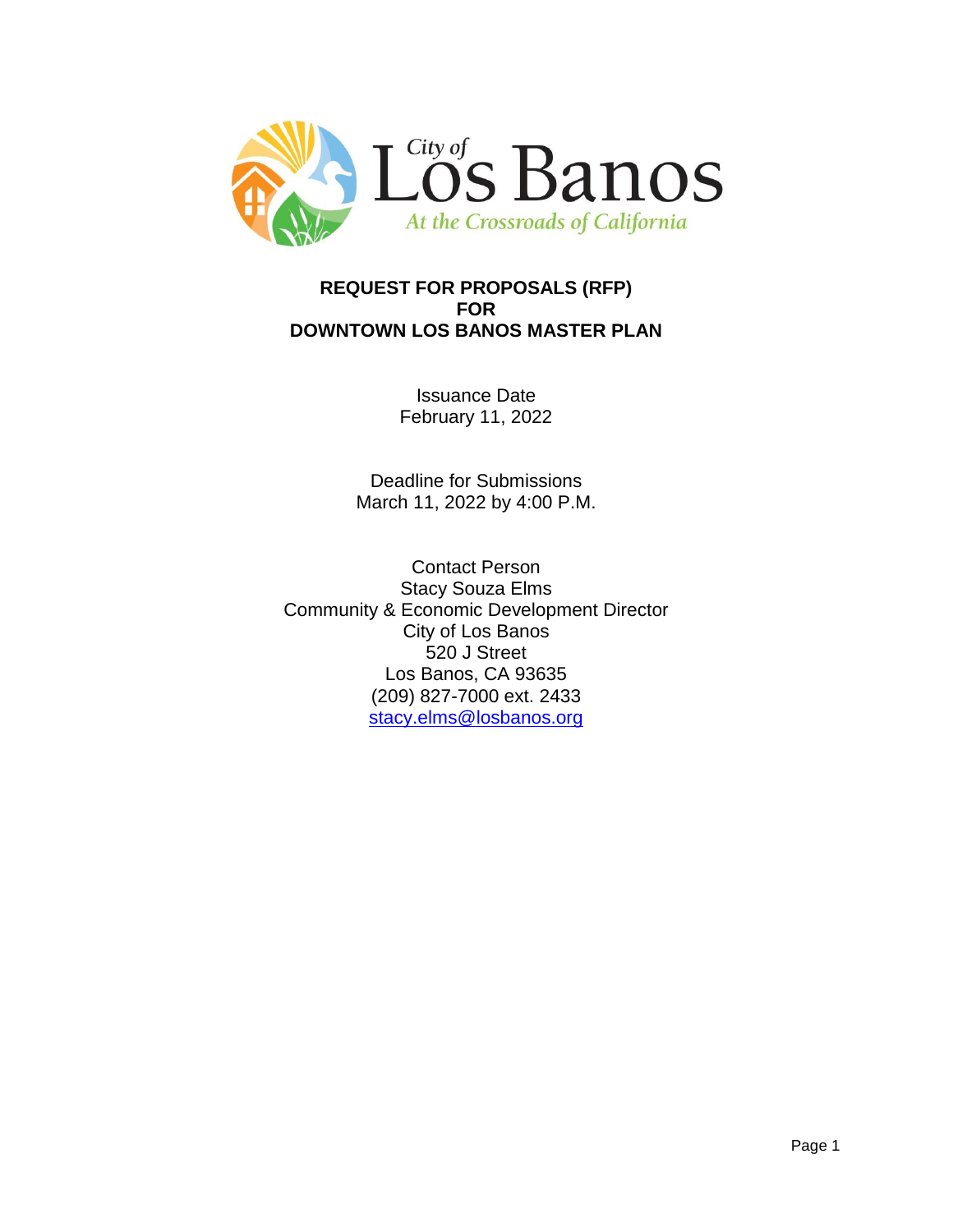#### REQUEST FOR PROPOSALS Downtown Los Banos Master Plan

NOTICE IS HEREBY GIVEN that the City of Los Banos ("City") is issuing this Request for Proposal ("RFP") to seek the services of a qualified consultant team to support the formulation of a Downtown Master Plan for infrastructure/ streetscape projects. The team selected by the City will have considerable experience working on similar projects and will include staff with demonstrable experience in the areas of undergrounding utilities, multi-modal transportation, planning, community design, and public engagement.

The project area (Attachment A) encompasses the core of Downtown Los Banos, roughly bounded by Fourth Street, Seventh Street, H Street, and SR 152 (Pacheco Boulevard). SR 152 serves as the gateway to Downtown through Sixth Street (Main Street). The plan should be detailed enough to address downtown Los Banos' immediate needs and dynamic enough to serve as a guide for the foreseeable future. The successful applicants to this RFP will have demonstrable success in using an integrated approach to perform the Downtown Los Banos Master Plan, assist the City of Los Banos through the process of creating the Plan and to facilitate community outreach and engagement.

Firms are solely responsible for ensuring proposals are received by the City on or before the submittal deadline. **Proposals must be received via mail or email no later than 4:00 p.m. on March 11, 2022** at the following address:

> City of Los Banos Attn: Stacy Souza Elms, Community and Economic Development Director 520 J Street Los Banos, CA 93635 Email: [stacy.elms@losbanos.org](mailto:stacy.elms@losbanos.org)

The proposal shall be signed by a representative authorized to bind the company. Proposals submitted by facsimile are not acceptable and will not be considered. The Proposer shall submit its proposal via email as a PDF attachment with the email subject line: **DOWNTOWN LOS BANOS MASTER PLAN**. Verification of receipt of proposal is the responsibility of the submitting firm. In the event than an electronic proposal cannot be submitted, the Proposer may submit a hard copy with the name of the firm and RFP title clearly marked on the outside of the package submitted by the deadline listed above. Late proposals will not be considered.

Failure to comply with the requirements set forth in this RFP may result in disqualification. Proposals and/or modifications received subsequent to the hour and date specified above will not be considered. Submitted proposals may be withdrawn at any time prior to the submission time specified in this RFP, provided notification is received in writing before the submittal deadline. Proposals cannot be changed or withdrawn after the submittal deadline. No handwritten notations or corrections will be allowed. The responding firm is solely responsible for all costs related to the preparation of the proposal.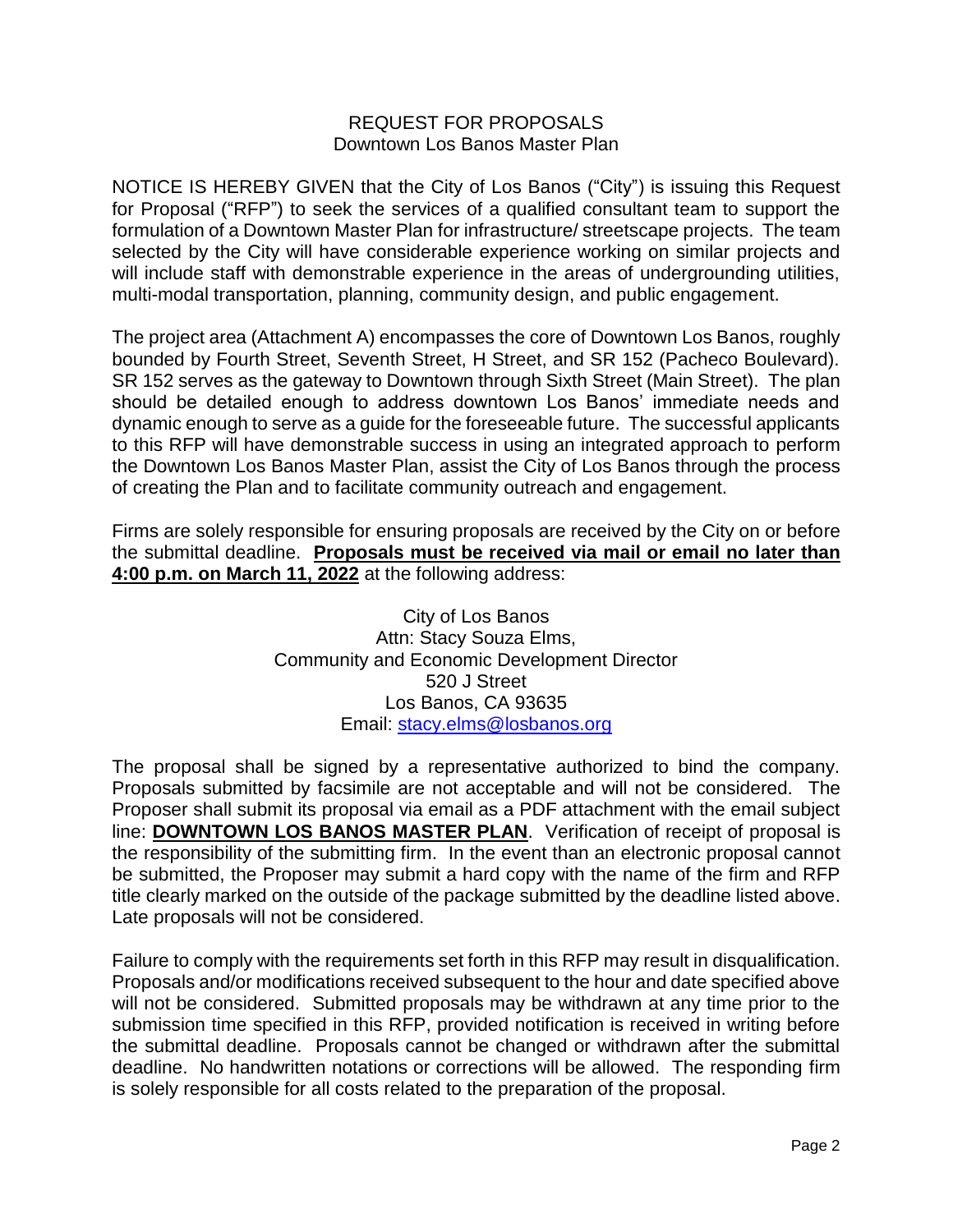The City reserves the right to reject all proposals and to waive any minor informalities or irregularities contained in any proposal. Acceptance of any proposal submitted pursuant to this RFP shall not constitute any implied intent to enter into a contract.

The contract award, if any, will be made to the firm who, in the City's sole discretion, is best able to perform the required services in a manner most beneficial to the City.

Any questions with regard to submission, process, or proposal can be emailed to Stacy Souza Elms, Community and Economic Development Director, at [stacy.elms@losbanos.org.](mailto:stacy.elms@losbanos.org)

The Request for Proposal can be viewed and/or obtained from the City of Los Banos website at [www.losbanos.org.](http://www.losbanos.org/)

Acceptance of any proposal submitted pursuant to this Request for Proposal shall not constitute any implied intent to enter into an agreement for services.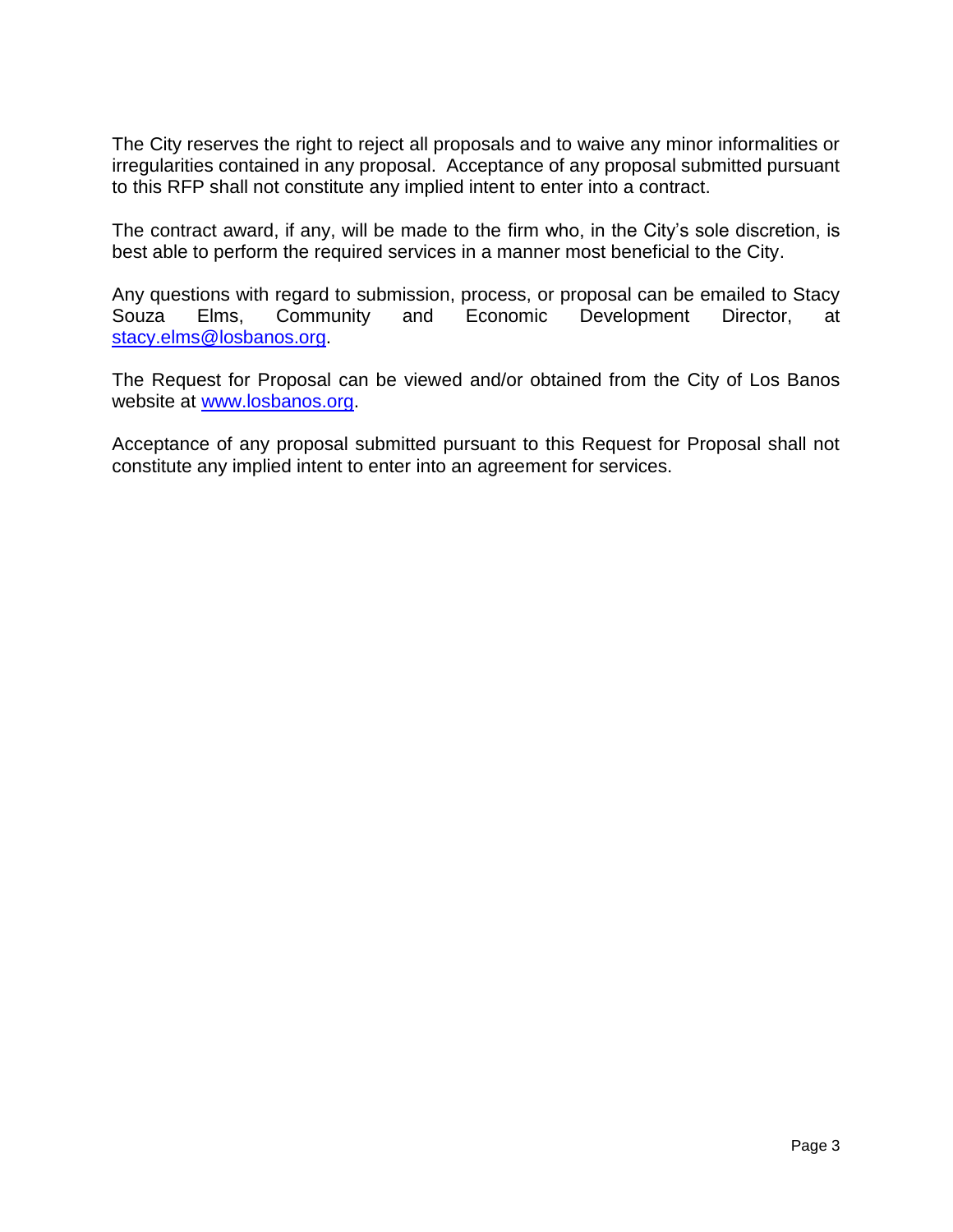#### **INTRODUCTION**

The City of Los Banos, incorporated in 1907, has an estimated population of approximately 45,000 residents and has a land area of approximately 10.1 square miles. Los Banos is located on the west side of the San Joaquin Valley, in the County of Merced, seven miles east of the junction of State Route 152 and Interstate 5.

Downtown Los Banos is fortunate to have already undergone a number of infrastructure upgrades which position the Downtown well for continued improvement. For example, some of Downtown's central blocks have seen their overhead wires undergrounded and sidewalks repaved. And, thanks to efforts of the former Los Banos Redevelopment Agency, Downtown Los Banos has also installed historically inspired, pedestrian-scale lighting on a number of blocks.

Downtown Los Banos is a welcoming and handsome district; however, additional and/ or expanded upgrades are still needed for Downtown Los Banos to reach its full potential. For example, there are a number of blocks in the vicinity of Downtown that could benefit from expanded undergrounding of overhead utilities and installation of pedestrian-scale street lighting, most notably certain blocks of I Street that are good candidates for infill development. Additionally ensuring that all areas of Downtown have broadband internet infrastructure in place could serve to attract new businesses and office development. And perhaps most importantly, attracting new dining, nightlife, and entertainment uses will require ensuring that water/wastewater infrastructure and its connections to individual buildings are sufficient to meet code requirements.

The vision for Downtown Los Banos is to develop a vibrant, welcoming neighborhood where residents and visitors come together to share in food, shopping, and culture. Further improvements are necessary to provide Downtown visitors with a stronger and more cohesive sense of place. The overall goal is to provide cohesion and consistency throughout Downtown on the various infrastructure and streetscape elements. The improvements need to serve functionality while maintaining and enhancing Downtown's character.

Pursuing ongoing infrastructure improvements in the Downtown will ensure that the services necessary to conduct business are available, and will signal to business owners, investors, and developers that Los Banos is committed to the revitalization and redevelopment of Downtown.

An Existing Conditions Report for Downtown Los Banos was prepared by PlaceWorks dated November 1, 2018.

# SCOPE OF WORK (See Attachment B)

In February 2020, the Los Banos City Council adopted the [Los Banos Downtown](https://losbanos.org/wp-content/uploads/2021/06/Los-Banos-Downtown-Strategic-Plan-FINAL-cc-adopted-2.5.20.pdf)  [Strategic](https://losbanos.org/wp-content/uploads/2021/06/Los-Banos-Downtown-Strategic-Plan-FINAL-cc-adopted-2.5.20.pdf) Plan, which identifies the upgrade of downtown infrastructure as a prerequisite for the success of Downtown Los Banos.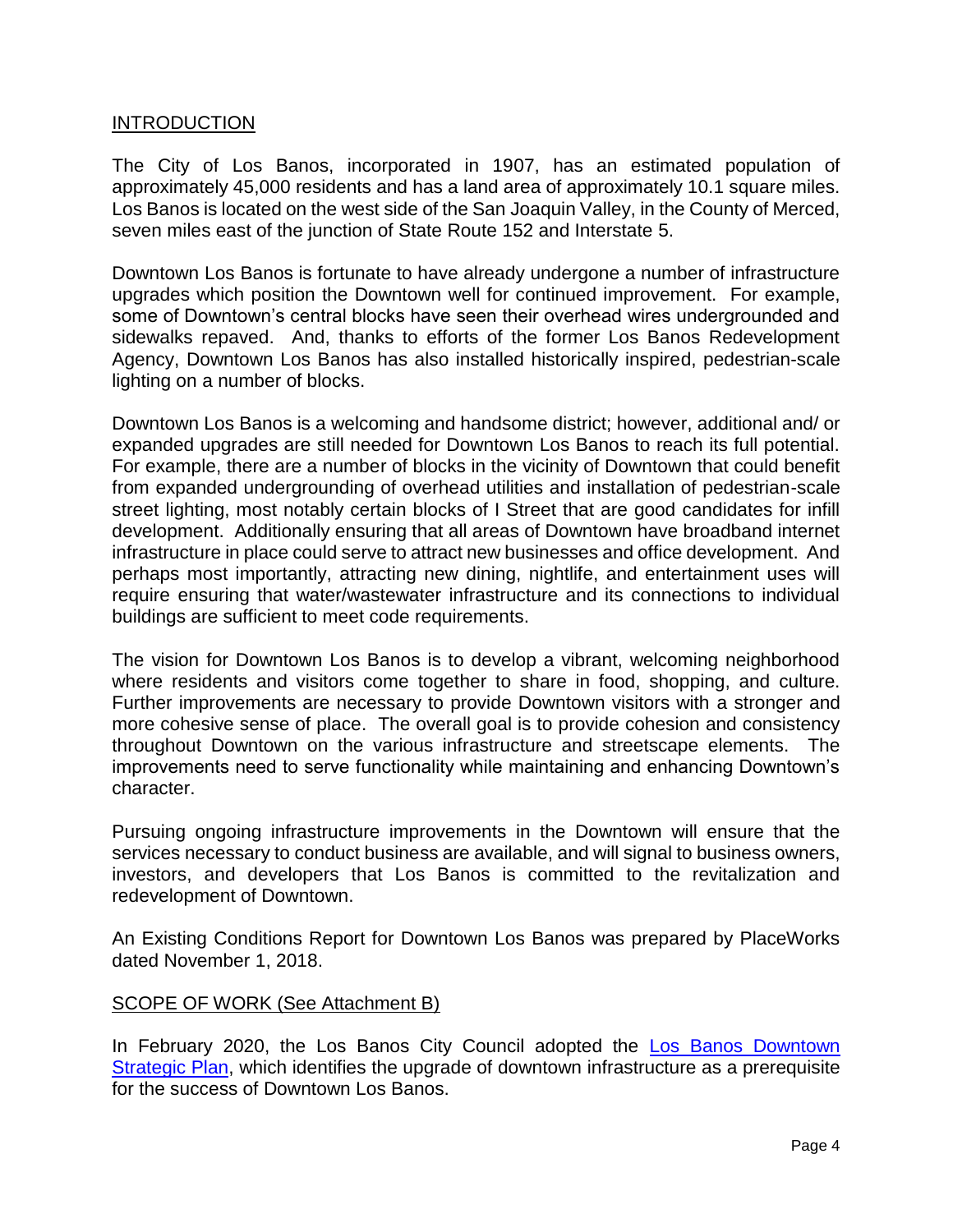Upgrades to Downtown Los Banos Infrastructure is necessary to make Downtown Los Banos attractive to a wider array of businesses and developments.

The Master Plan's overall project objectives will include:

- Conceptual Designs to improve pedestrian/bicycle connectivity at traffic signals and crosswalks and throughout Downtown.
- Pedestrian-scale street lighting expanded throughout the project area that is energy efficient.
- "Green Street" concepts, such as storm water planter boxes, shading trees, and porous pavers where possible.
- Street furniture and other design features.
- Increased accessible parking and additional opportunities for public parking.
- Design high-quality landscaping that is water efficient, but enhances and softens the streetscape.
- Design a street scape that incorporates vigorous street trees that provide ample shade and are appropriate for Los Banos' climate.
- Traffic calming design concepts such as parklets along sidewalks and bulb outs at intersections as found to be feasible within the preferred design.
- Development of streetscape concepts that are attractive for outdoor dining and entertainment.
- To the greatest extent possible, objectives that actively consider how each contributes to a revitalized downtown atmosphere that beckons visitation by the community.

# SUBMITTAL FORMAT AND CONTENT

All respondents are required to follow the format specified below. The contents of the submittal must be clear, concise, and complete. (NOTE: Respondents shall base their submittals on the "Scope of Work.")

- Cover Letter Describe how the delivery of services will be provided to the City, including the location of the consultant's offices and the response time to City's requests. In addition, describe those conditions, constraints, or problems that are unique to the scope of work that may adversely affect either the cost or work progress; and include the title and signature of the firm's contact person for this procurement. The signatory shall be a person with official authority to bind the company.
- Qualifications and Experience This section shall contain the following: A description of the consultant firm's experience in providing Downtown Master Plans for municipalities. Preference is to see work experience from communities with similar demographics as Los Banos.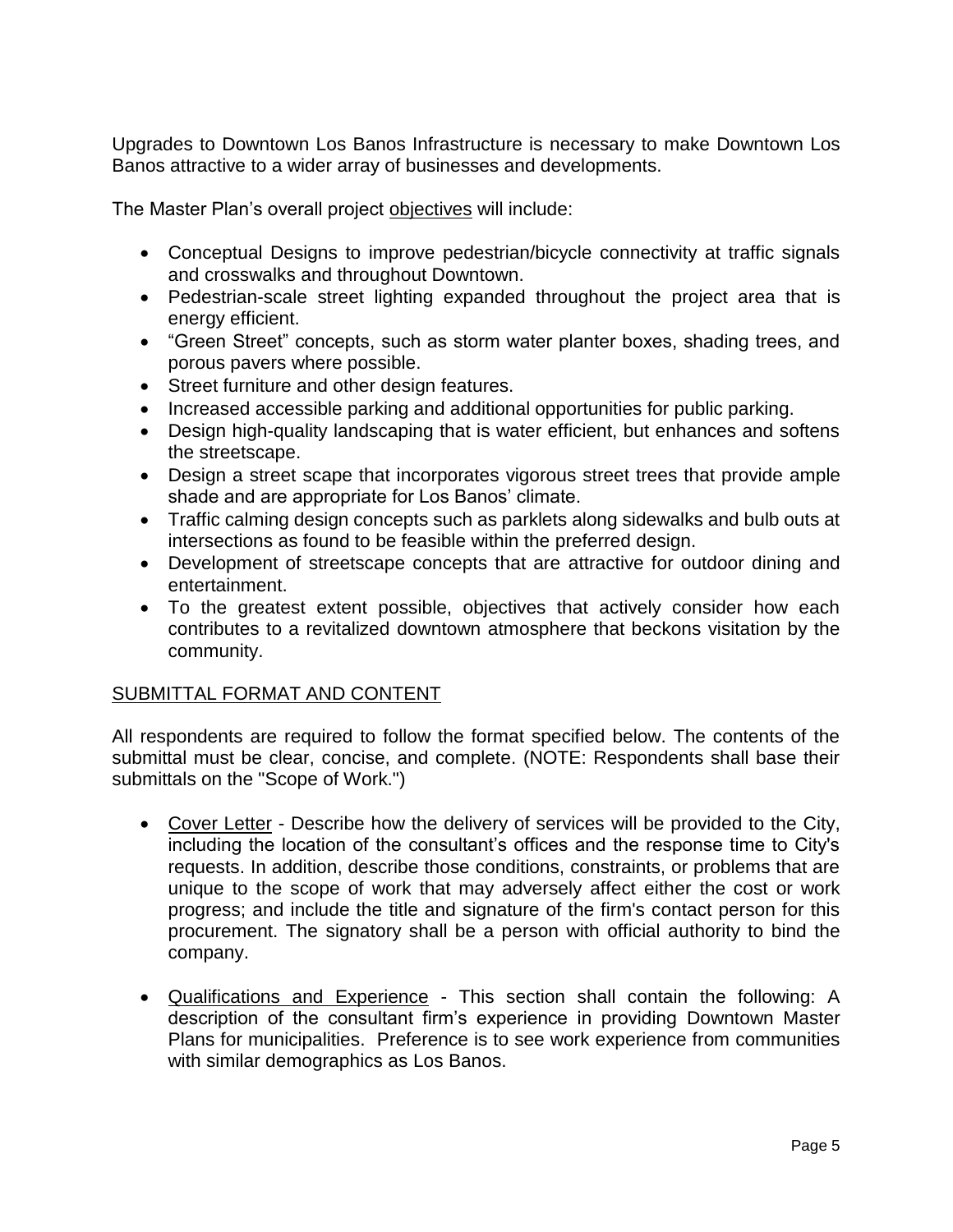- Statement of Understanding Provide a concise but detailed description of the process that would be delivered based on the project objectives and scope of this RFP.
- Schedule of Fees Submit a schedule of fees in a separately sealed envelope included in the proposal submittal package. Include a Not-to-Exceed Amount and a Schedule of Hourly Rates. This information will not be used as a determining factor as to which firm the City will enter into an Agreement with.
- Project Schedule Submit a timeline schedule to complete the scope of work.
- Work Samples Provide copies of three (3) example work products that most closely match the project desired in this RFP.
- References Provide a list of at least three (3) current public agency customers in California for whom you have provided comparable services. Please include the agency's name, telephone number, and email address of contact person.

# SCHEDULE FOR SELECTION AND AWARD

The following *tentative* schedule is anticipated with regard to this RFP:

| <b>Phase</b>                               | <b>Date</b>                 |
|--------------------------------------------|-----------------------------|
| Release of RFP                             | February 11, 2022           |
| Deadline for any questions from firms      | March 4, 2022 by 5:00 p.m.  |
| Deadline for posting any amendments to RFP | March 7, 2022               |
| Proposal due date                          | March 11, 2022 by 4:00 p.m. |
| Review of proposals                        | 3/14/22 thru 3/25/22        |
| Potential interview of firm(s)             | Week of 3/28/2022           |
| Selection of firm                          | April 6, 2022               |

Proposals arriving after the specified date and time will not be considered, nor will late proposals be opened. Each firm assumes responsibility for timely submission of its proposal.

The City reserves the right to change this schedule and/or discontinue the RFP process at any time.

#### Evaluation

Proposals will only be considered from firms normally engaged in providing the types of products and services specified herein. The City reserves the right to inspect the Firm's facilities, products, personnel, and organization at any time, or to take any other action necessary to determine the firm's ability to perform. The City reserves the right to reject proposals where evidence or evaluation is determined to indicate inability to perform. The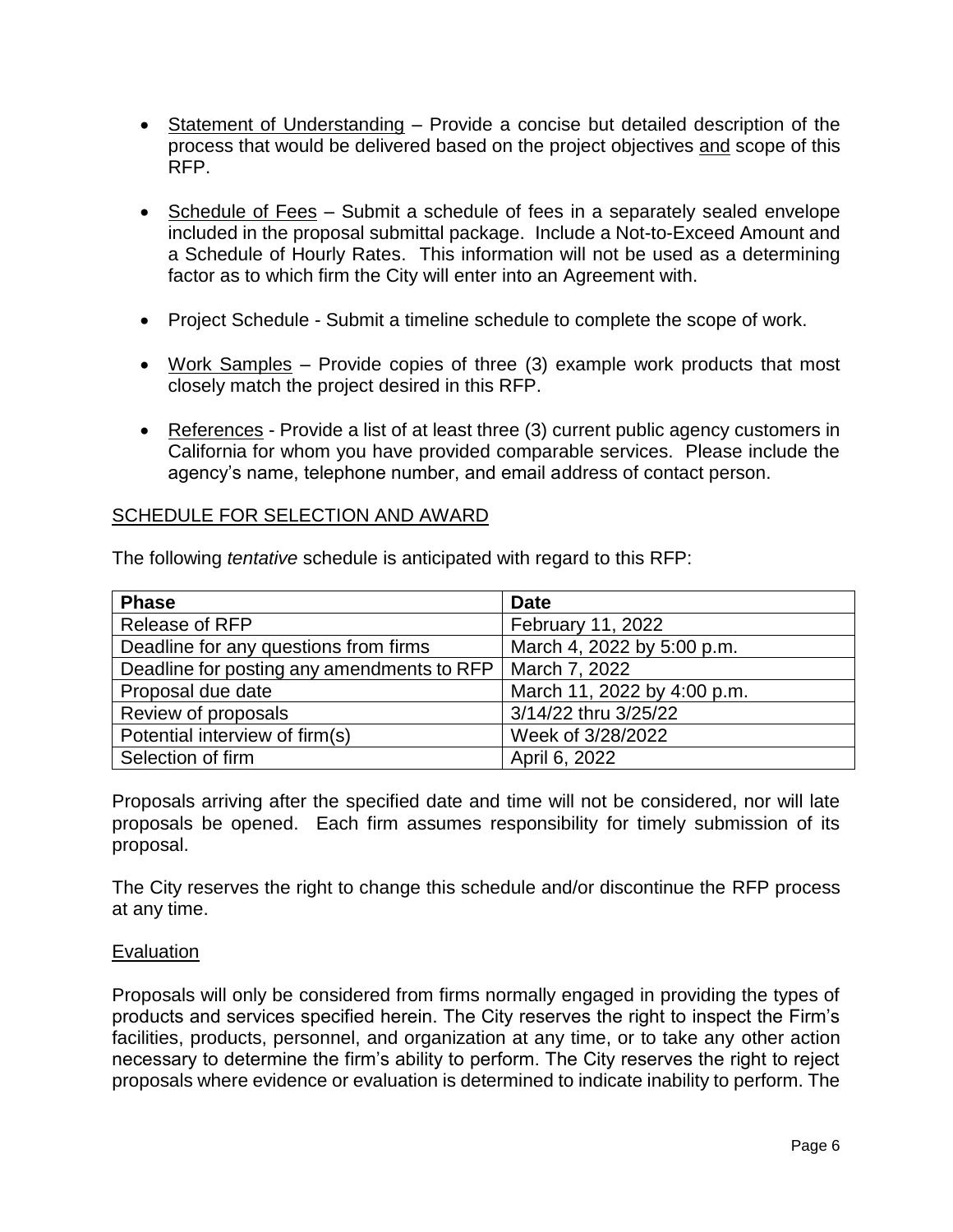City reserves the right to interview any or all responding firms and/or to award a contract without conducting interviews.

Evaluation will be made on the basis of the criteria noted below. A recommendation of award shall be made to the responsible firm whose proposal is determined to be the most advantageous to the City. The City will attempt to negotiate an agreement with the highest ranking firm to provide the specified services. If these negotiations are unsuccessful, the City reserves the right to discontinue negotiations and commence negotiations with the next highest ranking consultant. Nothing herein shall obligate the City to award a contract to any responding firm.

- A. Qualifications, professional experience and skills of the firm overall.
- B. Ability to meet the project objectives, the requirements of the scope of services, and maximum service delivery timelines through an efficient and effective allocation of resources with clear project understanding and approach.
- C. Client References Performance on similar projects based on input from references. The City also reserves the right to contact the clients that terminated contracts with the firm as listed in the firm's submittal.
- D. Proposed Fee Structure/Cost of Services.
- E. Completeness of the proposal submitted and responsiveness to the RFP.
- F. Ability to comply with the City's standard professional services agreement.

All interested parties are encouraged to submit proposals to the RFP, as the award is not based solely on the lowest cost proposal submitted. Total cost will be taken into consideration, but the Proposer's capabilities, competence and capacity will be considered as well. The City reserves the right to choose the overall best firm according to the City's criteria. The City, and its designated representatives, shall be the sole judge of its own best interest, the proposal, and the resulting negotiated agreement. The City's decisions will be final.

The above factors, along with other factors that the City may deem appropriate, will be used to identify the proposal that represents the best value, which will be the basis for the contract award.

The most qualified and responsive proposer will be selected for contract negotiations. The vendor's proposed lead customer contact or account representative for this engagement will be required to be present at the interview and presentation. If agreement cannot be reached with the first proposer, the second choice proposer (and then third and so on) will be contacted with the first choice proposer (or other proposers, in order) dismissed from further consideration on this project. A contract award may be made to the responsible proposer whose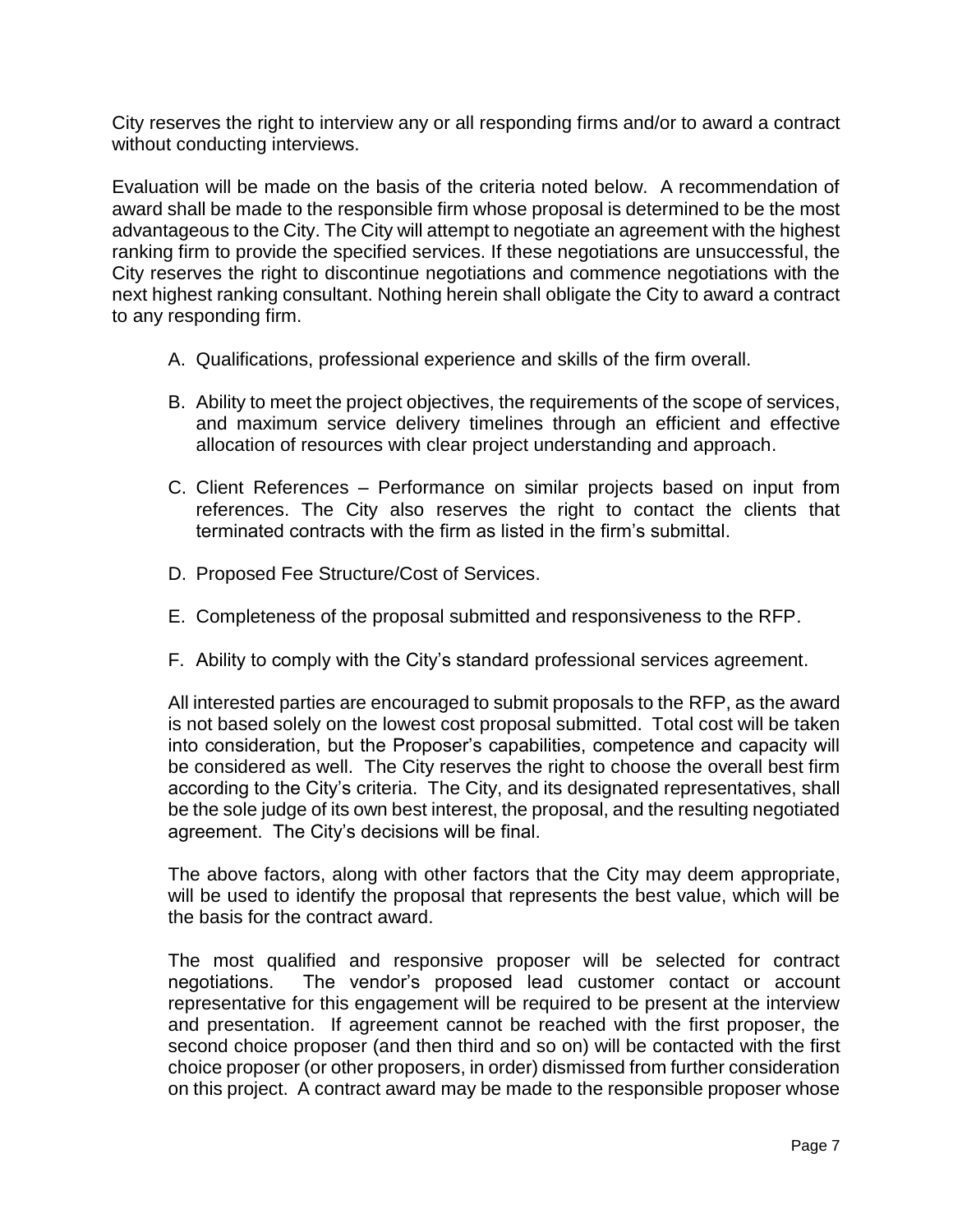proposal will be best for the City considering evaluation factors outlined above. All proposers participating in the process shall be notified in writing of the successful award.

#### SPECIAL CONDITIONS

#### A. Contract and Insurance Requirements

The selected proposer shall be required to enter into a city-prepared Professional Services Agreement approved by the City Attorney. See Attachment A for General Terms and Conditions. Proposers shall be prepared to accept the terms and conditions of the City's Standard Professional Services Agreement including all Insurance Requirements. The successful Vendor's bid and the terms and conditions stated in this RFP will be made part of the contract between the City of Los Banos and the contractor. This RFP outlines the specifications and requirements, but not necessarily all of the terms and conditions that will be incorporated into the final agreement between the City of Los Banos and the successful firm.

#### B. Business License

The successful proposer that is awarded the contract will be required to apply for and obtain a business license in accordance with the Los Banos Municipal Code.

#### C. Reservations

This RFP does not commit the City to award a contract, to defray any costs incurred in the preparation of a proposal pursuant to this RFP, or to procure or contract for work. No payment of any kind will be provided to the firm responding to this RFP, or parties they represent, for obtaining any of the information solicited.

#### D. Public Records

All proposals submitted in response to this RFP become the property of the City. Information in the proposal, unless specified as trade protected, may be subject to public review. Any information contained in the proposal that is proprietary must be clearly designated. Marking the entire proposal as proprietary will be neither accepted nor honored. Proprietary information submitted in response to this RFP will be handled in accordance with the California Public Records Act.

E. Right to Cancel and Amend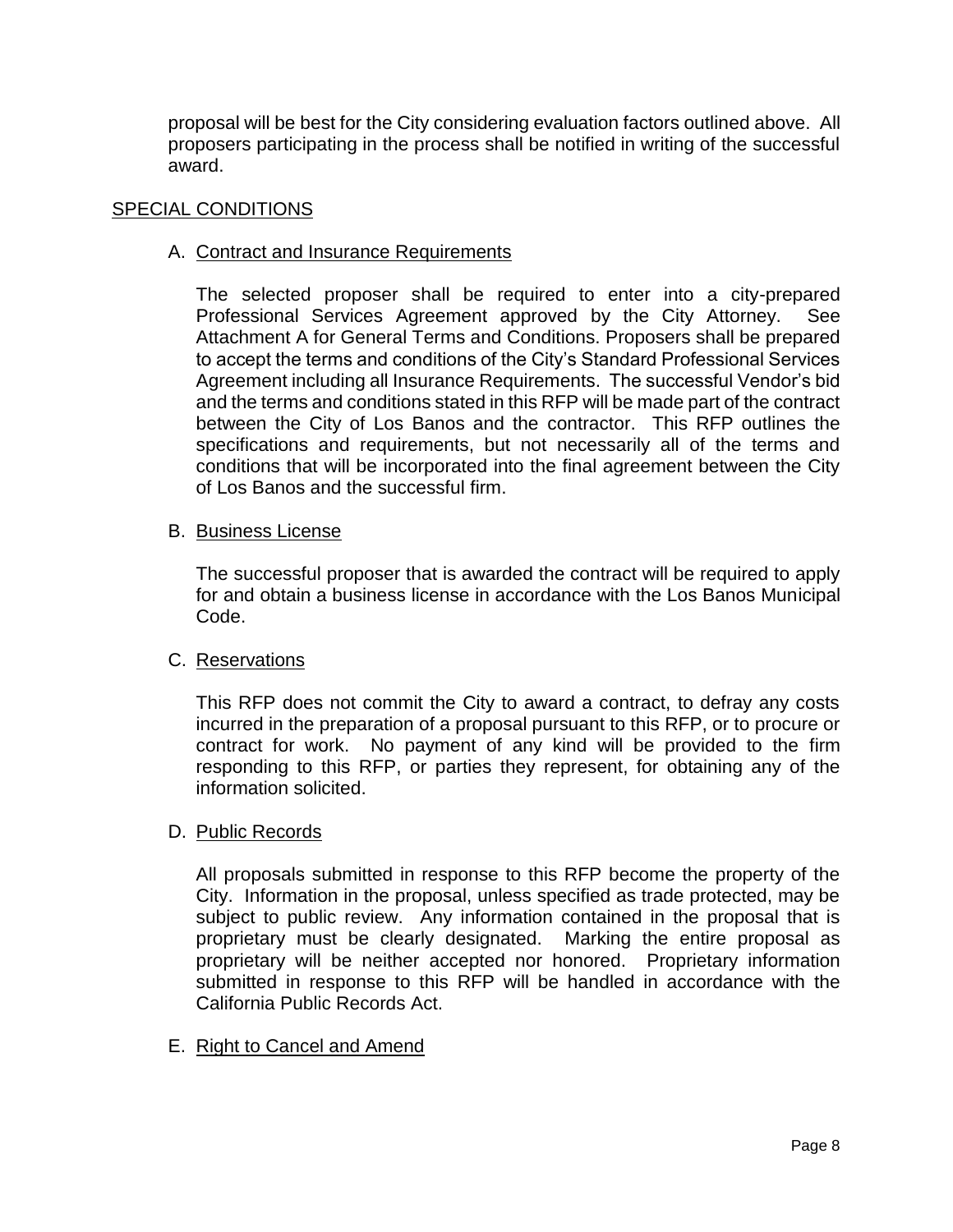The City reserves the right to cancel, for any or no reason, in part or in its entirety, this RFP, including but not limited to: selection schedule, submittal date, and submittal requirements.

# F. Proposer's Questions

The City will not give verbal answers to inquiries regarding information in this RFP, or verbal instructions prior to the submission deadline. All questions shall be submitted in writing to Stacy Souza Elms, Community and Economic Development Director, at [stacy.elms@losbanos.org.](mailto:stacy.elms@losbanos.org) A verbal statement regarding same by any person shall be non-binding. The City is not liable for any increased costs resulting from the Firm accepting verbal directions. Any explanation desired by a Firm must be requested of the City representative in writing not later than March 4, 2022 at 5:00 p.m. and if explanation is necessary, a reply shall be made in the form of an addendum, a copy of which shall be posted on the City website at [www.losbanos.org](http://www.losbanos.org/) on or before March 7, 2022.

# G. Additional Information

The City reserves the right to request additional information and/or clarification from any or all vendors.

# H. Conflict of Interest

Firm covenants that the company, its officers, employees and/or agents presently have no interest, and shall not acquire any interest, direct or indirect, financial or otherwise, which would conflict in any manner or degree with the performance of the services requested herein by the City. Firm further covenants that, in the performance of any contract or agreement resulting from this RFP, no subcontractor or person having such an interest shall be employed. Firm certifies that to the best of vendor's knowledge, no one who has or will have any financial interest under any contract or agreement resulting from this RFP is an officer or employee of the City.

# I. Release of Public Information

Firms who respond to this RFP who wish to release information to the public regarding selection, contract award or data provided by the City must receive prior written approval from the City before disclosing such information to the public.

# J. Non-Assignment

If a contract is awarded, the selected firm shall neither assign, nor delegate, in part or in whole, any duties without the prior written consent of the City which shall not be unreasonably withheld.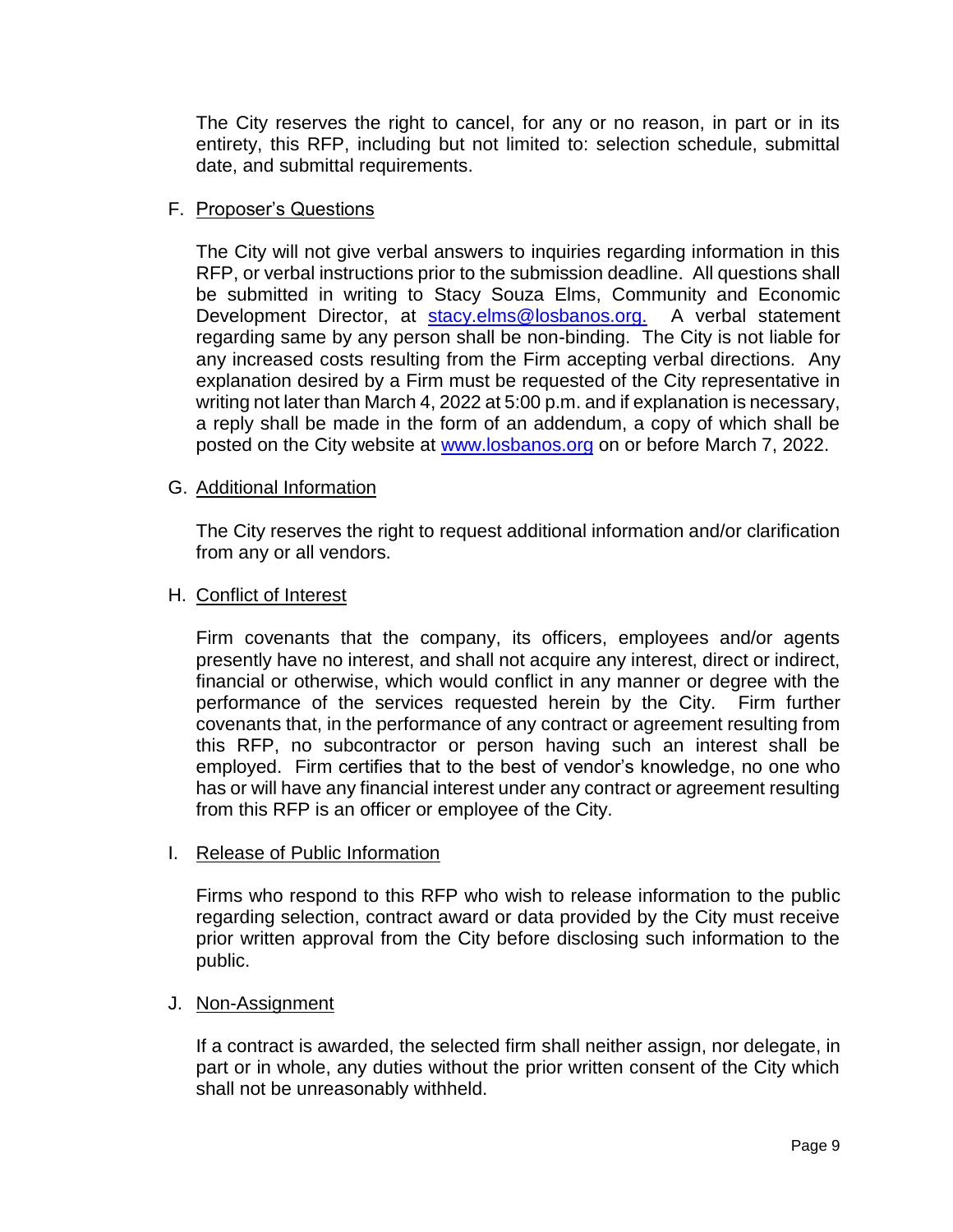# K. Collusion

Each firm certifies that the company, its officers, employees and/or agents are not a party to any collusive action, fraud, or any action that may be in violation of the Sherman Antitrust Act. The firm certifies that the company, its officers, employees and/or agents have not offered or received any kickbacks or inducements from any other bidding vendor, supplier, manufacturer, or subcontractor in connection with the proposal and that the company, its officers, employees and/or agents have not conferred on any public employee having official responsibility for this procurement transaction any payment, loan, subscription, advance, deposit of money, services, or anything of more than nominal value. Any or all bids shall be rejected if there is any reason to believe collusion exists among the bidding vendors. More than one bid from an individual, firm, partnership, corporation, or association under the same or different names may be rejected. Reasonable grounds for believing that a bidding firm has interest in more than one proposal for the work being proposed may result in rejection of all bids in which the bidding firm is believed to have interest.

# L. Debarment

By submitting a proposal, the firm certifies that the company is not currently debarred from submitting proposals and/or bids for contracts issued by any City or political subdivision or agency of the State of California, and that it is not an agent of a person or entity that is currently debarred from submitting proposals and/or bids for contracts issued by any City or political subdivision or agency of the State of California.

# M. Equal Employment Opportunity Compliance

The selected firm shall not discriminate against any employee or applicant for employment because of race, creed, color, or national origin. The firm shall take affirmative action to ensure that all employees and applicants for employment shall be treated with equality in all aspects of employment processes including, but not limited to, hiring, transfer, promotion, training, compensation and termination, regardless of their race, creed, color, sex, national origin, age, or physical handicap.

# N. Right to Audit

The selected firm shall maintain such financial records and other records as may be prescribed by the City or by applicable federal and state laws, rules, and regulations. The selected firm shall retain these records for a period of three years after final payment, or until they are audited by the City, whichever event occurs first. These records shall be made available during the term of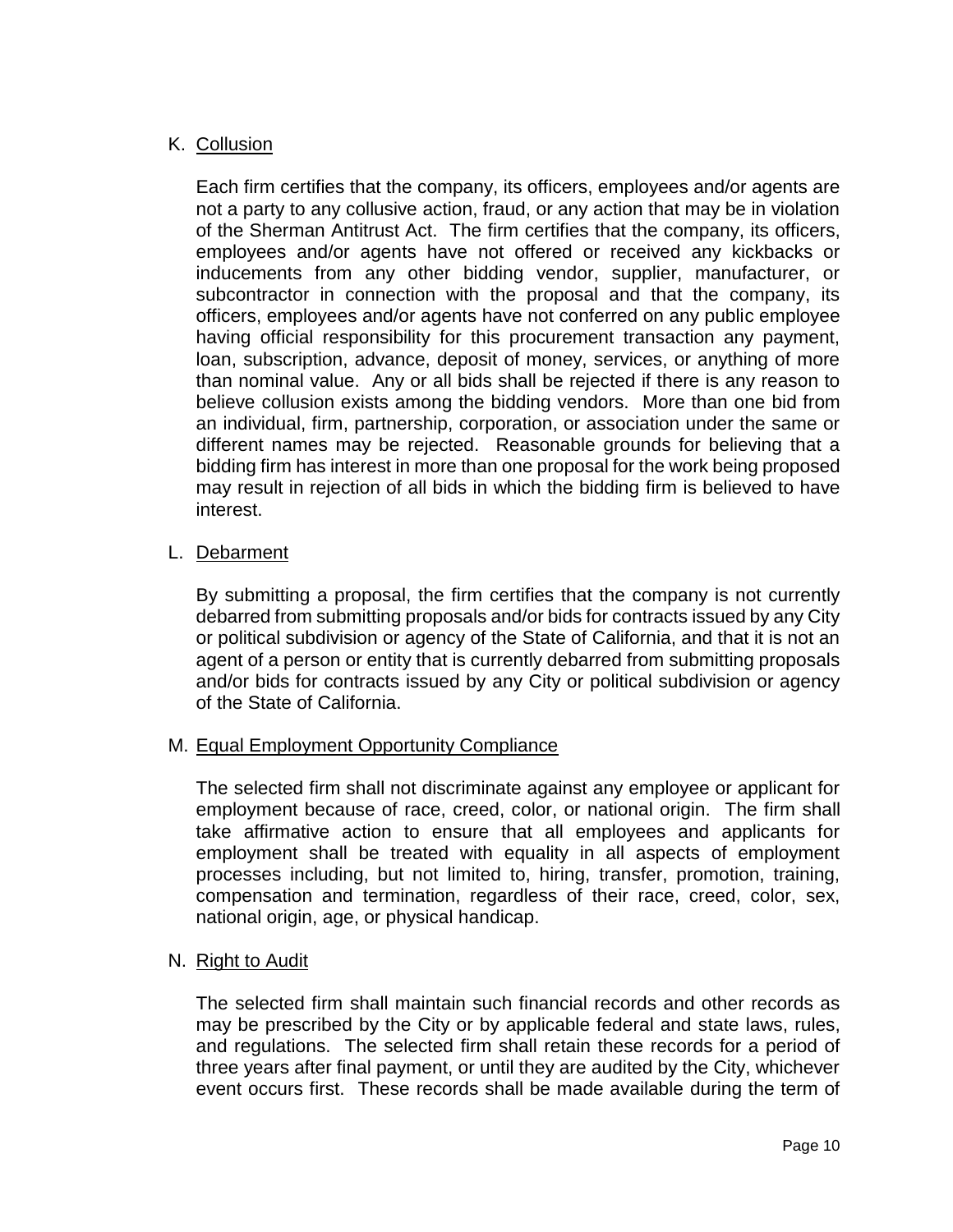the contract or service agreement and the subsequent three-year period for examination, transcription, and audit by the City or its designees.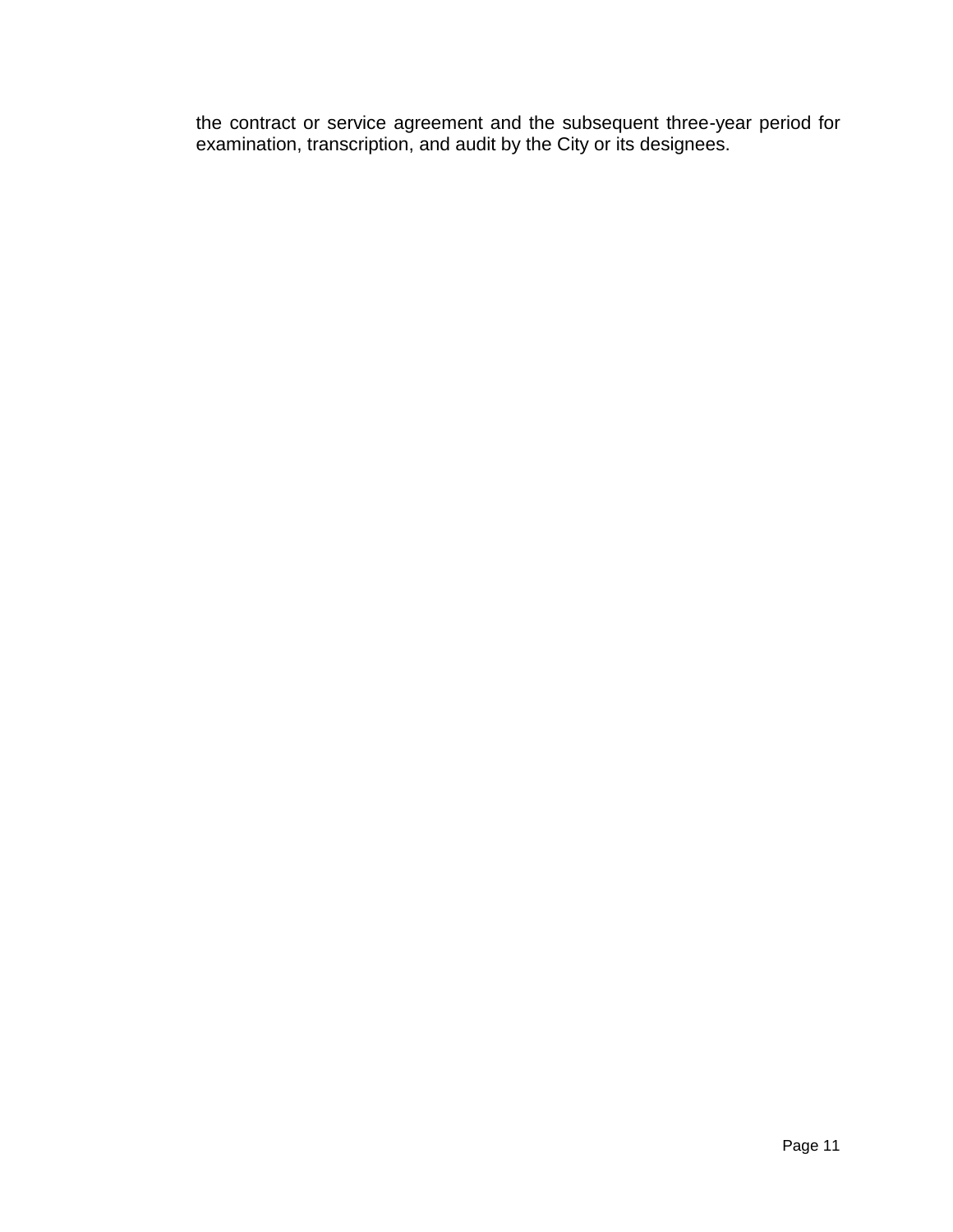# **ATTACHMENT A**

# PROJECT AREA

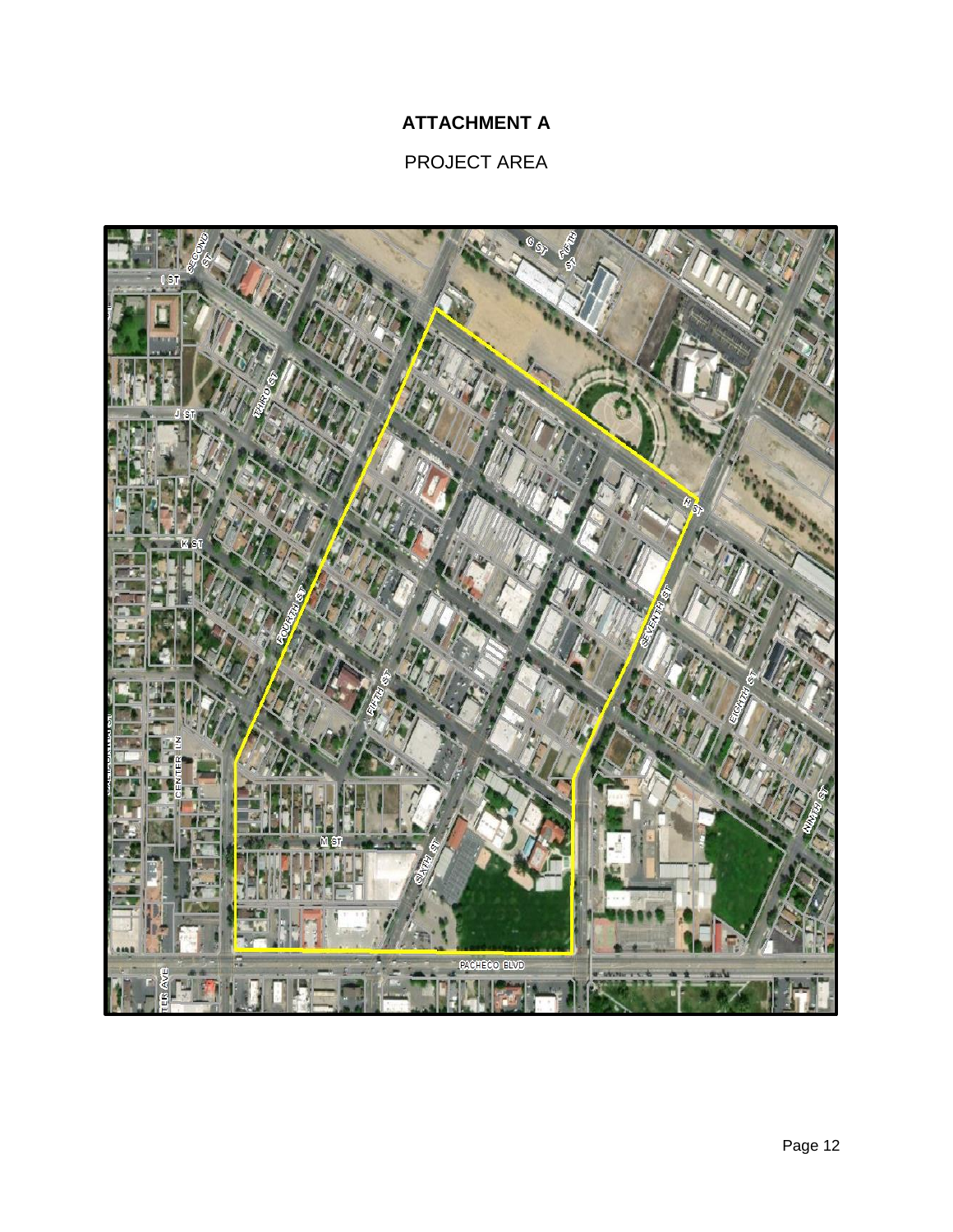# **ATTACHMENT B**

# SCOPE OF WORK

- 1. Introduce project to public
	- o Host workshop to introduce project, define parameters, inform community of opportunities and constraints and solicit opinions for Streetscape Concept.
	- o Receive feedback from workshop to incorporate into design concept alternatives.
- 2. Develop Conceptual Design Concept Alternatives
	- o Develop up to three (3) Downtown conceptual alternatives to be presented at Community Workshop #2.
- 3. Develop a Project Implementation Matrix
	- o Review and identify potential funding sources for future implementation of preferred alternatives.
- 4. Develop Draft Downtown Los Banos Master Plan/ Report
	- o Based on preferred design alternative chosen in Workshop #2, prepare draft report. Present at Workshop #3 for public comment.
- 5. Joint Planning Commission/ City Council Meeting
	- o Coordinate joint session to review Draft and resolve any critical issues.
- 6. Prepare the complete project design which will include a construction phasing plan.
- 7. Produce Final Downtown Los Banos Master Plan
	- o Complete final report and submit Final Downtown Los Banos Master Plan for Los Banos City Council review and approval.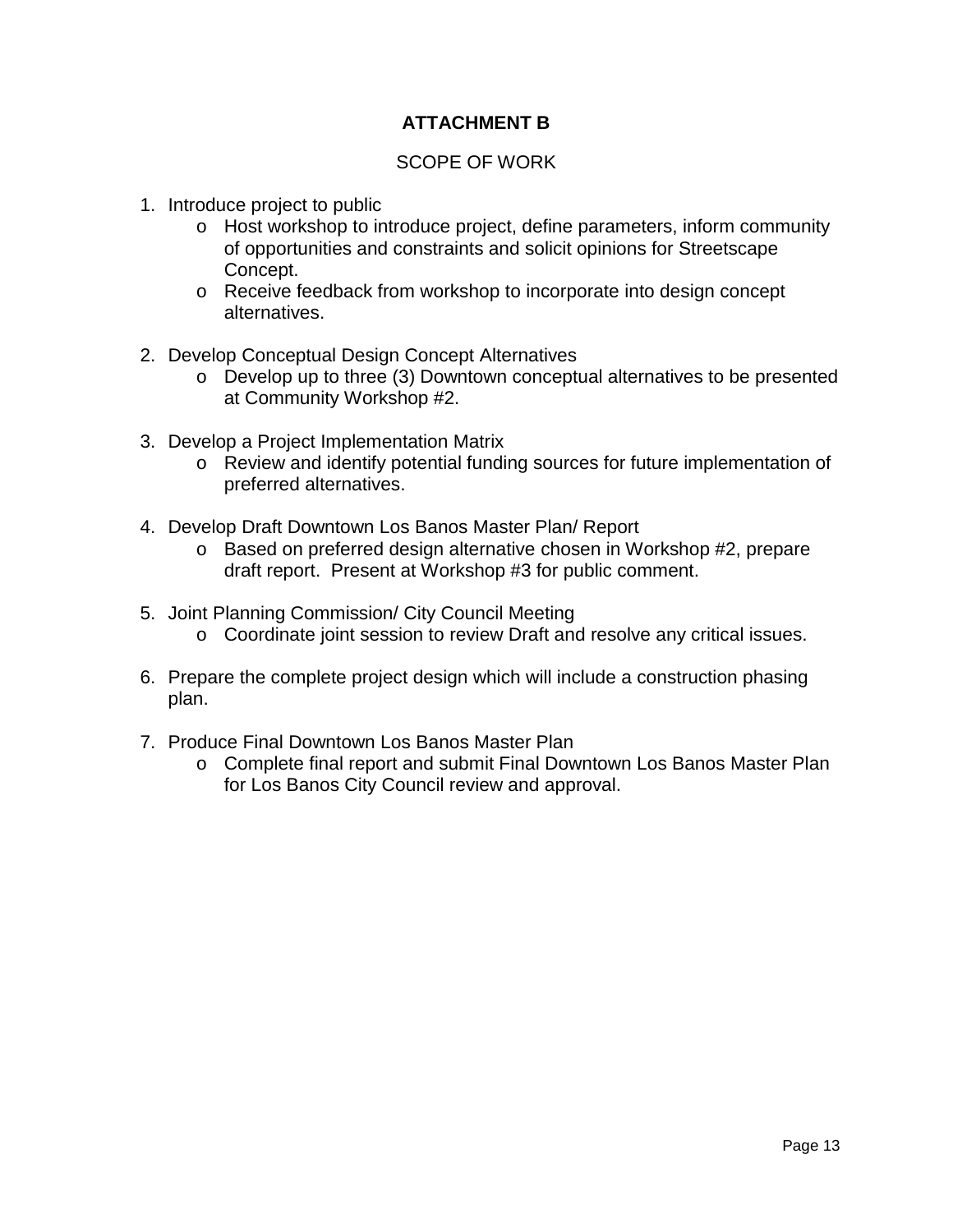# **ATTACHMENT C**

PROFESSIONAL SERVICE AGREEMENT TEMPLATE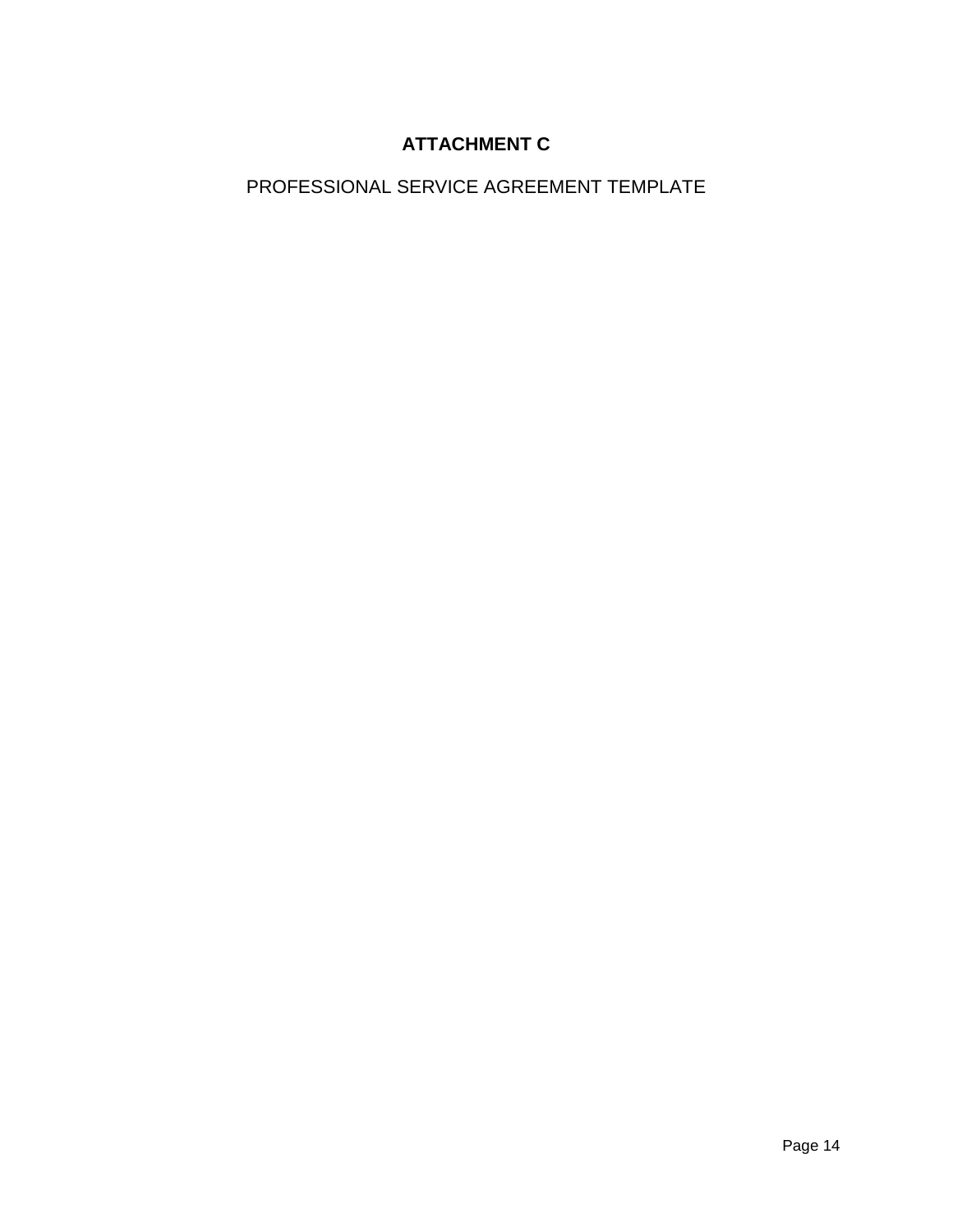#### **PROFESSIONAL SERVICES AGREEMENT FOR <<Description of Services>> SERVICES [<<Consultant Name>>]**

THIS AGREEMENT is made and entered into this \_\_\_\_\_ day of \_\_\_\_\_\_\_\_ 20\_, by and between the City of Los Banos, a municipal Corporation (herein referred to as "City") and <<Consultant Name>> (herein referred to as "Consultant").

#### **RECITALS**

A. WHEREAS, City proposes to have Consultant perform the services described herein below;

B. WHEREAS, Consultant represents that it has that degree of specialized expertise contemplated within California Government Code, Section 37103, and holds all necessary licenses to practice and perform the services herein contemplated;

C. WHEREAS, City has solicited and received a proposal from Consultant, has reviewed the previous experience and evaluated the expertise of Consultant, and desires to retain Consultant to render professional services under the terms and conditions set forth in this Agreement;

D. WHEREAS, City and Consultant desire to contract for specific services described below and desire to set forth their rights, duties and liabilities in the services to be performed; and

E. WHEREAS, no official or employee of City has a financial interest, within the provisions of California Government Code, Sections 1090-1092, in the subject matter of this Agreement. this Agreement.

NOW, THEREFORE, for and in consideration of the mutual covenants and conditions contained herein, the parties hereby agree as follows:

**Term.**  $\leq$  The term of this Agreement shall commence upon execution of this **Example 10** Agreement and City's issuance to Consultant a notice to proceed for all or a portion of the work and shall terminate upon City's acceptance and payment for all or such portion of the work as was authorized by such notice, unless terminated earlier as set forth herein.>>

#### [ALTERNATIVE]

<<The term of this Agreement shall commence on the above written date, and shall terminate on the day of \_\_\_\_\_\_\_, 20\_\_\_, unless terminated earlier as set forth herein.>>

2. **Scope of Services.** <<Consultant shall provide the professional services described in the City's Request for Proposal ("RFP") attached hereto as **Exhibit \_\_** and incorporated herein by reference and Consultant's Response to City's RFP (the "Proposal"). A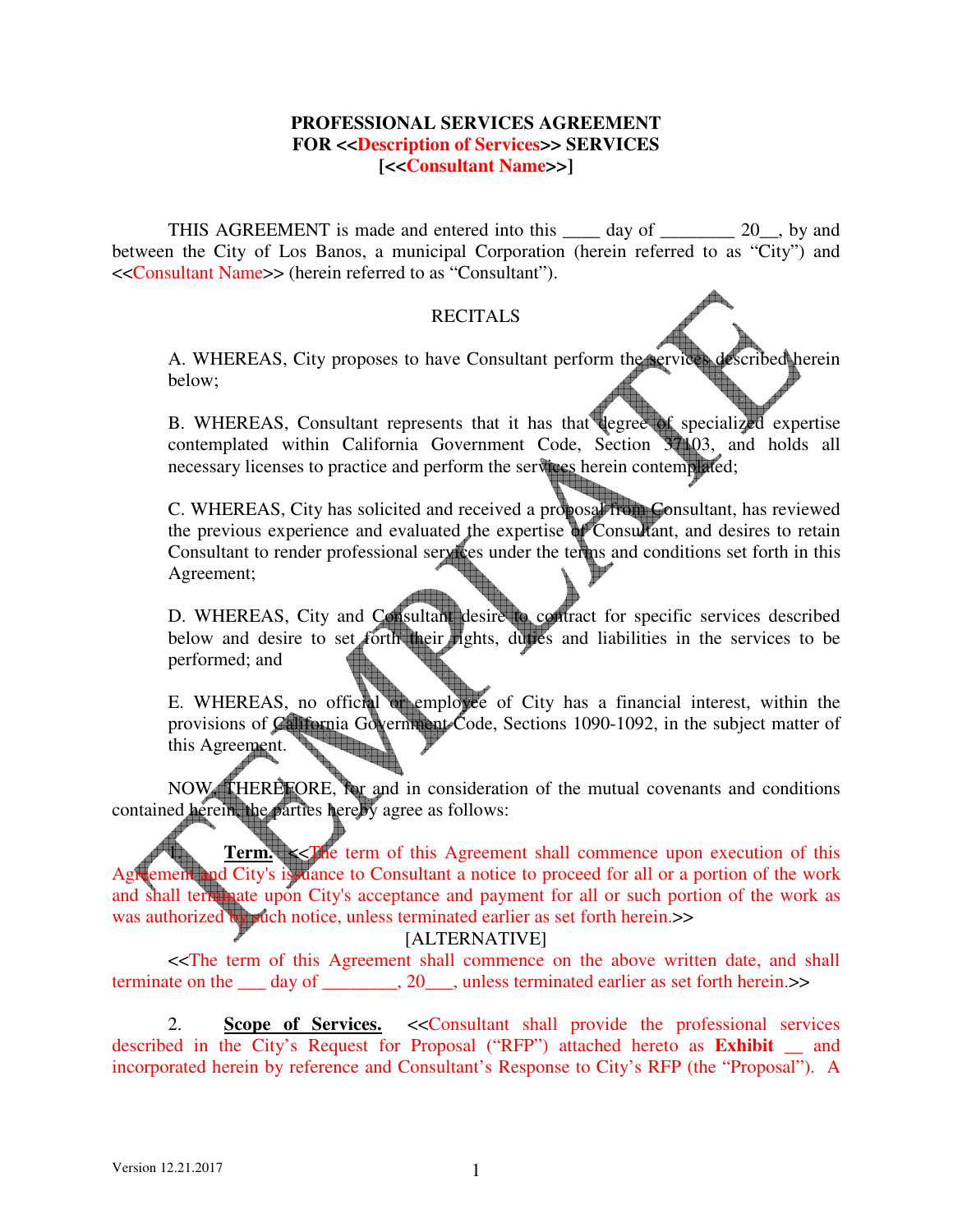copy of said Proposal is attached hereto as **Exhibit \_\_** and incorporated herein by this reference.>>

#### [ALTERNATIVE]

<< Consultant shall diligently perform all the services described in the Scope of Services attached hereto as **Exhibit \_\_** and incorporated herein by reference. The City may elect to delete certain tasks of the Scope of Services at its sole discretion.>>

Notwithstanding services described above, the City may request and Consultant may agree to perform other services. The scope of such services and compensation shall be agreed to in writing, signed by both parties and shall become a part of this Agreement.

2.1. All professional services shall be performed by Consultant or under Consultant's supervision. All professional services to be provided by Consultant pursuant to this Agreement shall be provided by personnel experienced in their respective fields and in a manner consistent with the standards of care, diligence and skill ordinarily exercised by professional Consultants in accordance with sound professional practices.

2.2 Consultant acknowledges that City may enter into agreements with other consultants for services similar to the services that are subject to this Agreement or may have its own employees perform services similar to those services contemplated by this Agreement.

3. **Time of Performance.** <<**Time** is of the essence in the performance of services under this Agreement and the services shall be performed to completion in a diligent and timely manner. The failure by Consultant to perform the services in a diligent and timely manner may result in termination of this Agreement by City.>>

# [ALTERNATIVE]

<< Time is of the essence in the performance of services under this Agreement and Consultant shall perform the services in accordance with the Project Schedule attached hereto as **Exhibit** <u>and incorporated herein</u> by reference. The failure by Consultant to strictly adhere to the schedule may result in termination of this Agreement by City.>>

Notwithstanding the foregoing, Consultant shall not be responsible for delays due to causes beyond Consultant's reasonable control. However, in the case of any such delay in the services to be provided for the Project, each party hereby agrees to provide notice to the other party so that all delays can be addressed.

4. **Compensation.** <<City shall pay Consultant for the services on a time and expense not-to-exceed basis in accordance with the provisions of this Section and the Pricing Proposal submitted by Consultant attached hereto as **Exhibit** and incorporated herein by reference. Consultant's compensation for all work performed in accordance with this Agreement, including all reimbursable items and sub Consultant fees, shall not exceed **<<**dollar amount**>>** unless authorized in writing by the City and approved by the City Council.>>

[ALTERNATIVE]

<< Consultant shall be paid in accordance with the fee schedule set forth in **Exhibit** \_\_ attached hereto and made a part of this Agreement (the "Fee Schedule"). Consultant's compensation shall in no case exceed <<dollar amount.>>>>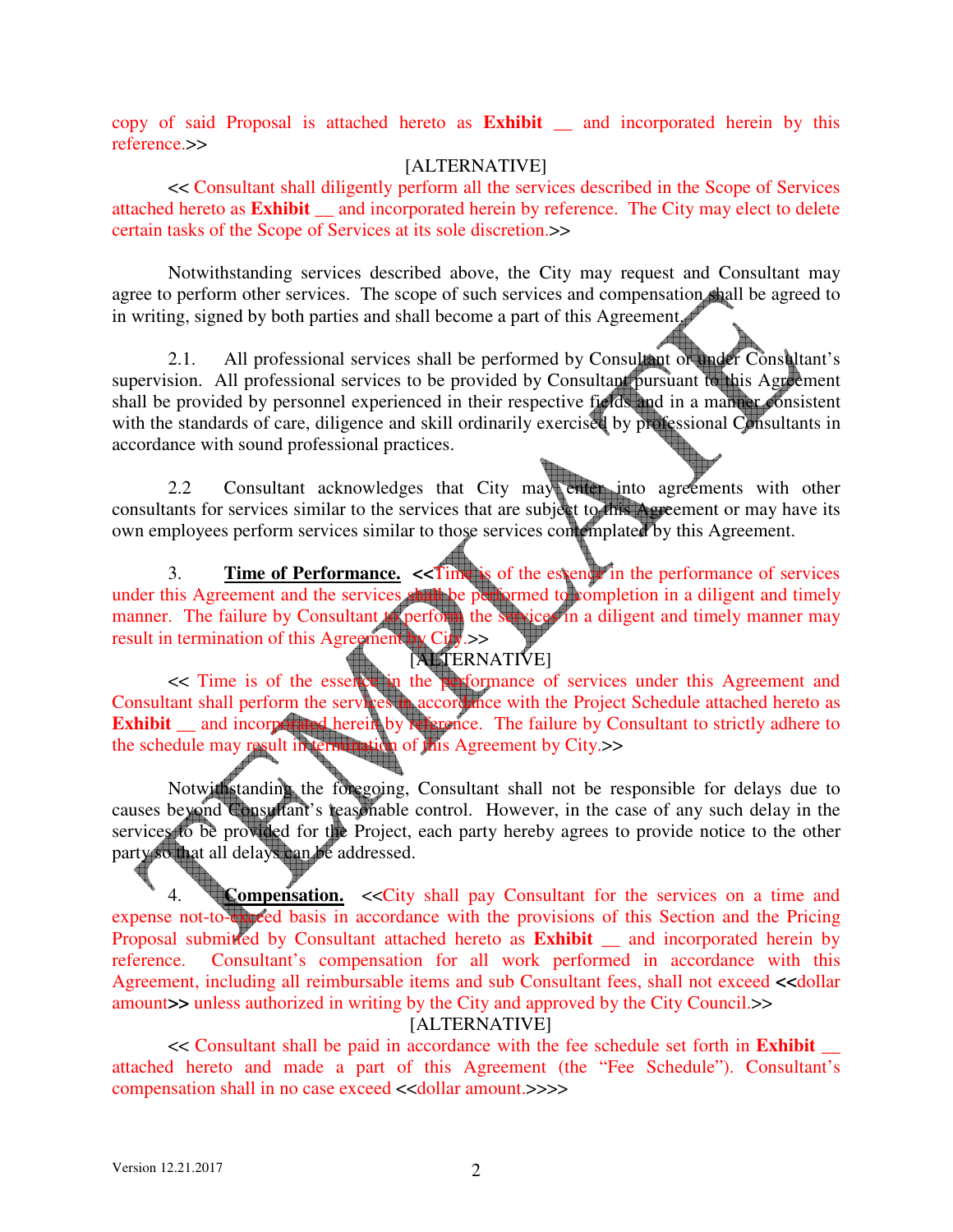#### [ALTERNATIVE]

<< City shall pay Consultant for the services on a time and expense not-to-exceed basis in accordance with the provisions of and the Project Budget this Section and the Staff Hour and Fee Estimate as well as the Consultant's Schedule of Charges as set forth in **Exhibit** \_\_ and incorporated herein by reference. Consultant's compensation for all work performed in accordance with this Agreement, including all reimbursable items and sub consultant fees, shall not exceed <<dollar amount>> without additional authorization from City.>>

4.1 Consultant shall submit monthly invoices to City describing the work performed the preceding month. Consultant's bills shall include the name of the person who performed the work, a brief description of the services performed and the specific Task in the Scope of Services to which it relates, the date the services were performed, the number of hours spent on all work billed on an hourly basis, and a description of any reimbursable expenditures. No billing rate changes shall be made during the term of this Agreement without the prior written approval of City. City shall pay Consultant no later than thirty (30) days after receipt of the monthly invoice by the City.

4.2 City shall reimburse Consultant only for those costs or expenses specifically approved in this Agreement, or specifically approved in advance by City. Unless otherwise approved, such costs shall be limited and in accordance with Schedule of charges set forth in the Proposal attached hereto as **Exhibit \_\_** and incorporated herein by reference.

 4.3 Consultant shall not receive any compensation for Additional Work without the prior written authorization of City. As used herein, "Additional Work" means any work that is determined by City to be necessary for the proper completion of the Project, but which is not included within the Scope of Services and which the parties did not reasonably anticipate would be necessary at the execution of this Agreement. Compensation for any authorized Additional Work shall be billed in accordance with the Billing Rates as set forth in **Exhibit \_\_** and on the terms set forth in this Article 4.

5. **Contract Administration.** The << identify city representative by title>> shall have the authority to act for City under this Agreement. The  $\le$ identify city representative by title>> or his/her authorized representative shall represent City in all matters pertaining to the services to be rendered pursuant to this Agreement. Consultant shall designate a representative for purposes of this Agreement who shall have the authority to act for Consultant under this Agreement.

6. **Project Managers.** City shall designate a Project Manager to work directly with Consultant in the performance of this Agreement. Consultant shall designate a Project Manager, who shall coordinate all phases of the Project. This Project Manager shall be available to City at all reasonable times during the Agreement term. Consultant has designated  $\leq$ name of project manager>>, to be its Project Manager. Consultant shall not remove or reassign the Project Manager without the prior written consent of City. City's approval shall not be unreasonably withheld.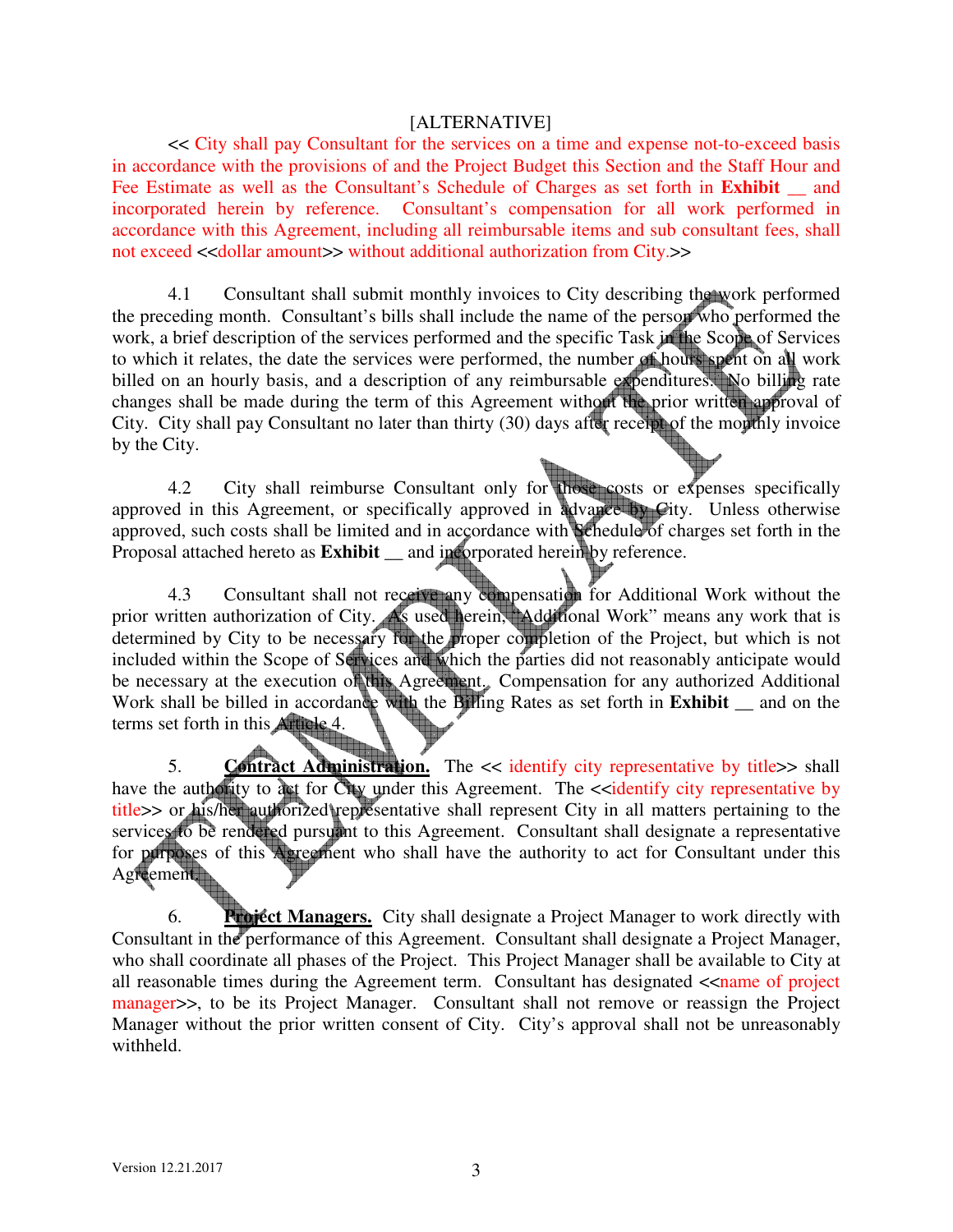7. **Indemnification.** When the law establishes a professional standard of care for Consultant's Services, to the fullest extent permitted by law, Consultant shall indemnify, protect, defend, and hold harmless City and any and all of its officials, employees and agents from and against any and all losses, liabilities, damages, costs, and expenses, including legal counsel's fees and costs but only to the extent the Consultant (and its Sub consultants), are responsible for such damages, liabilities and costs on a comparative basis of fault between the Consultant (and its Sub consultants) and the City in the performance of professional services under this agreement.

Other than in the performance of professional services and to the full extent permitted by law, Consultant shall indemnify, defend, and hold harmless City, and any and all of its employees, officials and agents from and against any liability (including liability for claims, suits, actions, arbitration proceedings, administrative proceedings, regulatory proceedings, losses, expenses or costs of any kind, whether actual, alleged or threatened, including legal counsel's fees and costs, court costs, interest, defense costs, and expert witness fees), where the same arise out of, are a consequence of, or are in any way attributable to, in whole or in part, the performance of this Agreement by Consultant or by any individual or City for which Consultant is legally liable, including, but not limited to officers, agents, employees, or subcontractors of Consultant.

 Notwithstanding the foregoing, nothing herein shall be construed to require Consultant to indemnify the Indemnified Parties from any Claim arising from the active negligence or willful misconduct of the Indemnified Parties. Nothing in this indemnity shall be construed as authorizing any award of attorney's fees in any action on or to enforce the terms of this Agreement. This indemnity shall apply to all claims and liability regardless of whether any insurance policies are applicable. The policy limits do not act as a limitation upon the amount of indemnification to be provided by the Consultant.

In the event the City indemnitees are made a party to any action, lawsuit, or other adversarial proceeding arising from Consultant's performance of this agreement, the Consultant shall provide a defense to the City indemnitees, or at the City's option, reimburse the City indemnitees their costs of defense, including reasonable legal counsels' fees, incurred in defense of such claims.

**Insurance.** Without limiting Consultant's indemnification of City, and prior to commencement of work, Consultant shall obtain, provide and maintain at its own expense during the term of this Agreement, a policy or policies of liability insurance of the type and amounts described below and in a form satisfactory to City.

 A. *Certificates of Insurance.* Consultant shall provide certificates of insurance with original endorsements to City as evidence of the insurance coverage required herein. Insurance certificates must be approved by the City Attorney prior to commencement of performance or issuance of any permit. Current certification of insurance shall be kept on file with City at all times during the term of this Agreement.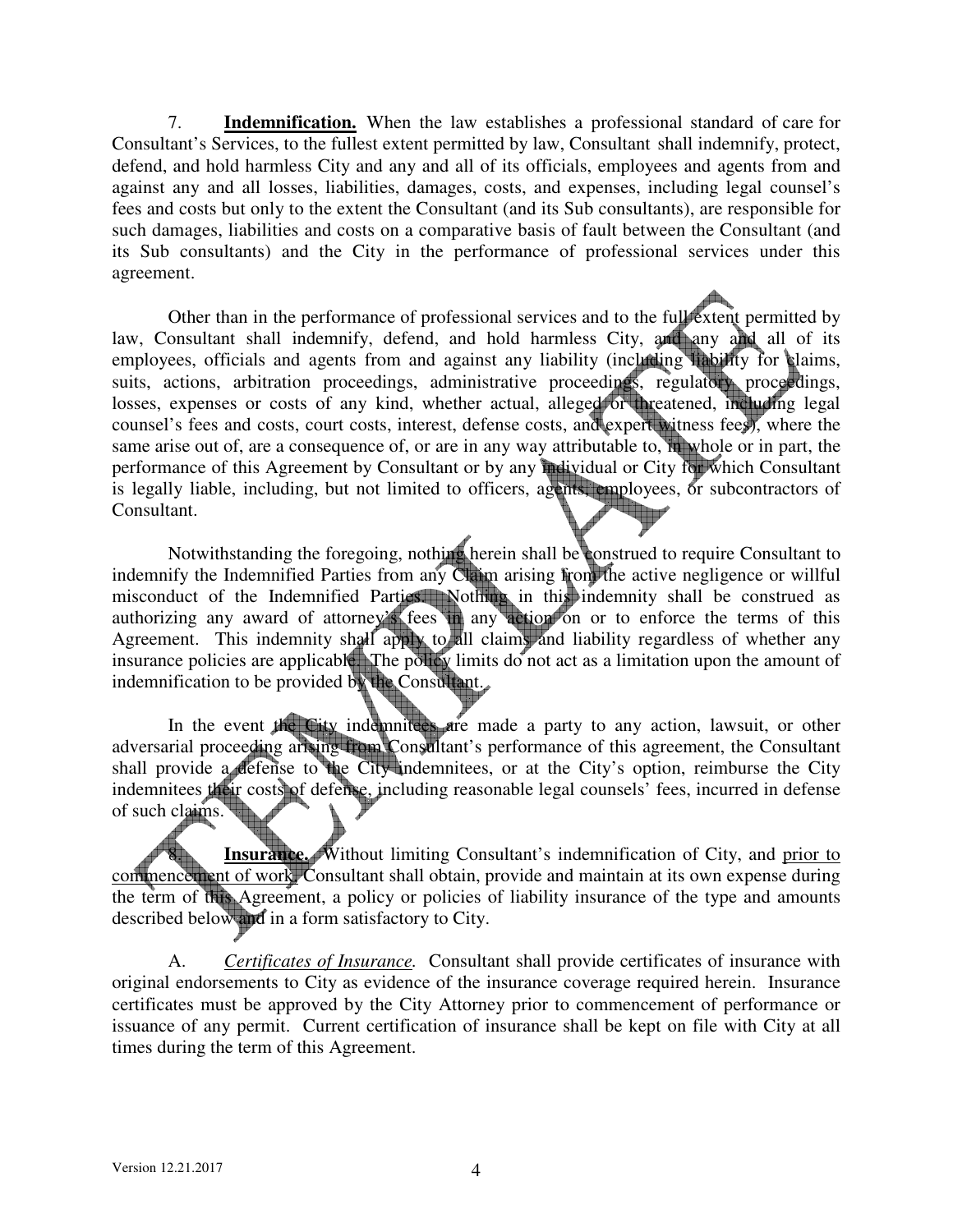B. *Signature.* A person authorized by the insurer to bind coverage on its behalf shall sign certification of all required policies.

 C. *Acceptable Insurers.* All insurance policies shall be issued by an insurance company currently authorized by the Insurance Commissioner to transact business of insurance in the State of California, with an assigned policyholders' Rating of A (or higher) and Financial Size Category Class VII (or larger) in accordance with the latest edition of Best's Key Rating Guide, unless otherwise approved by the City Attorney.

# D. *Coverage Requirements*.

 i. Workers' Compensation Coverage. Consultant shall maintain Workers' Compensation Insurance (Statutory Limits) and Employer's Liability Insurance with limits of at least one million dollars (\$1,000,000). Consultant shall submit to City, along with the certificate of insurance, a Waiver of Subrogation endorsement in favor of City, its officers, agents, employees, and volunteers.

ii. General Liability Coverage. Consultant shall maintain commercial general liability insurance with coverage at least as broad as Insurance Services Office form CG 00 01, in an amount not less than two million dollars (\$2,000,000) per occurrence, four million dollars (\$4,000,000) general aggregate, for bodily injury, personal injury, and property damage, including without limitation, blanket contractual liability. Consultant's general liability policies shall be primary and non-contributory, and be endorsed using Insurance Services Office form CG 20 10 to provide that City and its officers, officials, employees, and agents shall be additional insureds under such policies. For construction contracts, an endorsement providing completed operations to the additional insured, ISO form CG 20 37, is also required.

 iii. Automobile Liability Coverage. Consultant shall provide auto liability coverage for owned, non-owned, and hired autos using ISO Business Auto Coverage form CA 00 01, or the exact equivalent, with a limit of no less than two million dollars (\$2,000,000) per accident. If Consultant owns no vehicles, this requirement may be met through a non-owned auto endorsement to the CGL policy.

Professional Errors and Omissions Insurance. Consultant shall maintain professional liability insurance that insures against professional errors and omissions that may be made in performing the Services to be rendered in connection with this Agreement, in the minimum amount of one million dollars (\$1,000,000) per claim and in the aggregate. Any policy inception date, continuity date, or retroactive date must be before the effective date of this agreement, and Consultant agrees to maintain continuous coverage through a period no less than three years after completion of the services required by this agreement. The cost of such insurance shall be included in Consultant's bid.

 E. *Endorsements.* Each general liability and automobile liability insurance policy shall be endorsed with the following specific language: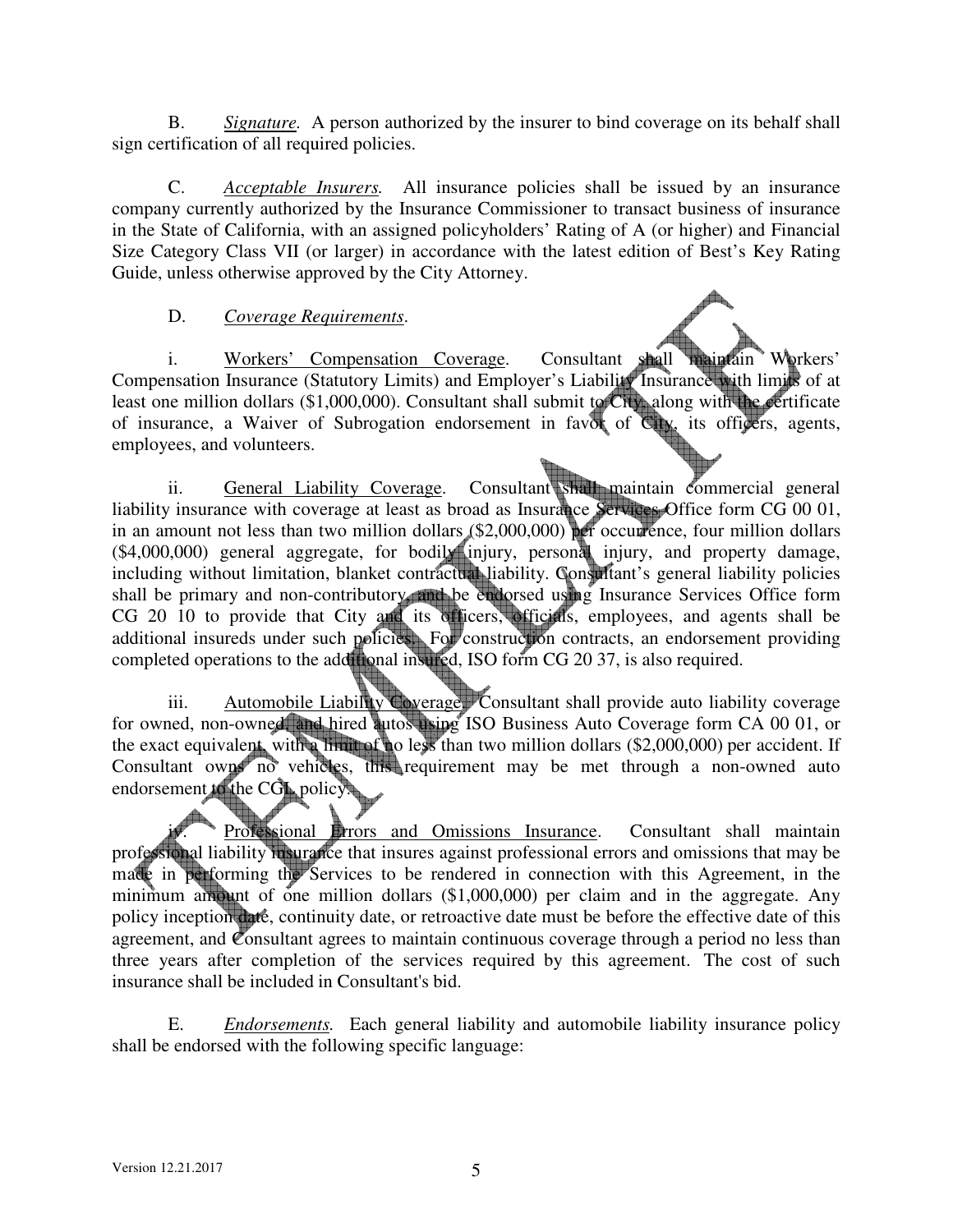i. The City, its elected or appointed officers, officials, employees, agents and volunteers are to be covered as additional insureds with respect to liability arising out of work performed by or on behalf of the Consultant.

 ii. This policy shall be considered primary insurance as respects to City, its elected or appointed officers, officials, employees, agents and volunteers as respects to all claims, losses, or liability arising directly or indirectly from the Consultant's operations or services provided to City. Any insurance maintained by City, including any self-insured retention City may have, shall be considered excess insurance only and not contributory with the insurance provided hereunder.

iii. This insurance shall act for each insured and additional insured as though a separate policy had been written for each, except with respect to the limits of liability of the insuring company.

 iv. The insurer waives all rights of subrogation against City, its elected or appointed officers, officials, employees, agents and volunteers.

v. Any failure to comply with reporting provisions of the policies shall not affect coverage provided to City, its elected or appointed officers, officials, employees, agents or volunteers.

vi. The insurance provided by this policy shall not be suspended, voided, canceled, or reduced in coverage or in limits, by either party except after thirty (30) calendar days (10 calendar days written notice of pon-payment of premium) written notice has been received by City.

8.1 Nothing in this Section shall be construed as limiting in any way, the indemnification provision contained in this Agreement, or the extent to which Consultant may be held responsible for payments of damages to persons or property.

9. **Nondiscrimination.** In the performing of this Agreement, Consultant shall not discriminate against any subcontractor, employee or applicant for employment because of race, religious creed, color, national origin, ancestry, physical disability, mental disability, medical condition, marital status, sex, age, or sexual orientation race, religion, color, national origin, handicap, ancestry, sex or age.

10. **Independent Contractor.** It is understood that City retains Consultant on an independent contractor basis and Consultant is not an agent or employee of City. The manner and means of conducting the work are under the control of Consultant, except to the extent they are limited by statute, rule or regulation and the expressed terms of this Agreement. Nothing in this Agreement shall be deemed to constitute approval for Consultant or any of Consultant's employees or agents, to be the agents or employees of City. Consultant shall have the responsibility for and control over the means of performing the work, provided that Consultant is in compliance with the terms of this Agreement. Anything in this Agreement that may appear to give City the right to direct Consultant as to the details of the performance or to exercise a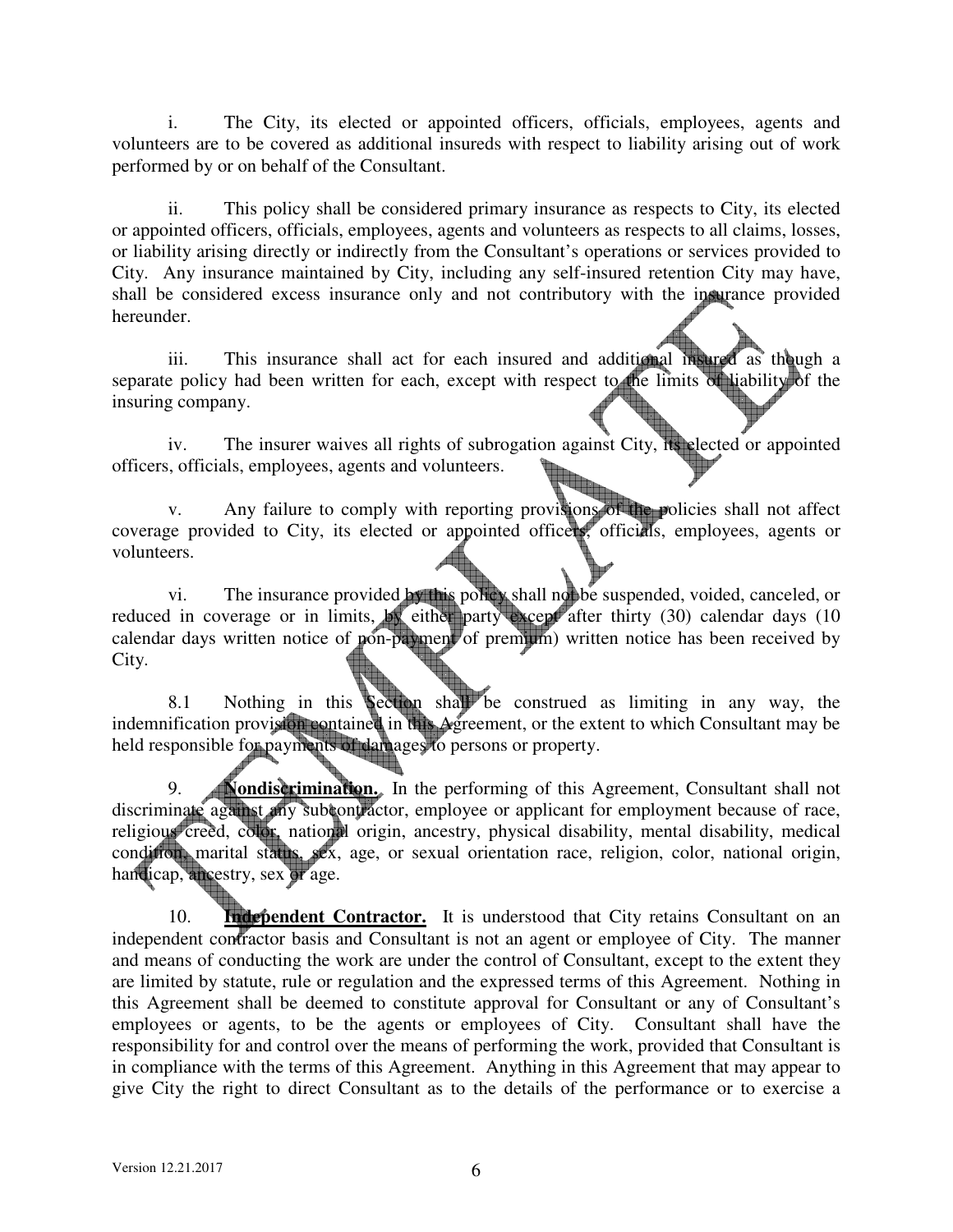measure of control over Consultant shall mean only that Consultant shall follow the desires of City with respect to the results of the services.

10.1 The Consultant shall at all times remain an independent Contractor with respect to the services to be performed under this Agreement and shall be responsible for the payment of Federal and State Employer Withholding Taxes, Unemployment Insurance Taxes, FICA Taxes, Retirement, Life and/or Medical Insurance, and Worker's Compensation Insurance for the employees of the Consultant or any other person performing services under this Agreement. Consultant and its employees are not entitled to the rights or benefits afforded to City's employees, including disability or unemployment insurance, workers' compensation, medical insurance, sick leave, or any other employment benefit. Consultant agrees to indemnify and hold City harmless from any claims, costs, losses, fees, penalties, interest, or damages suffered by City as a result of any claim by any person or entity contrary to the provisions of this Section 10.

11. **Ownership of Documents.** All documents, information and materials of any and every type prepared by the Consultant pursuant to this Agreement shall be the property of the City. Such documents shall include but not be limited to all findings, reports, documents, information and data including, but not limited to, electronic media, computer tapes or discs, files, and tapes furnished or prepared or accumulated by the Consultant in performing work under this Agreement, whether completed or in process.

12. **Confidentiality.** All City information disclosed to Consultant during the course of performance of services under this Agreement shall be treated as confidential and shall not be disclosed to any other persons or parties except as authorized by City, excepting that information which is public record and subject to disclosure pursuant to the Public Records Act, or otherwise required by law. All documents, including drafts, notes and communications that result from the services in this Agreement, shall be kept confidential unless City authorizes in writing the release of information, excepting that information which is public record and subject to disclosure pursuant to the Public Records Act, or otherwise required by law..

13. **Access to Records.** Consultant shall maintain all books, records, documents, accounting ledgers, and similar materials relating to work performed for City under this Agreement on file for at least three (3) years following the date of final payment to Consultant by City. Any duly authorized representative(s) of City shall have access to such records for the purpose of inspection, audit and copying at reasonable times, during Consultant's usual and customary business hours. Consultant shall provide proper facilities to City's representative(s) for access and inspection. Consultant shall be entitled to reasonable compensation for time and expenses relate to such access and inspection activities, which shall be considered to be an additional service to the City, subject to the provisions of Section 4 hereinabove.

 14. **Conflict of Interest.** The Consultant or its employees may be subject to the provisions of the California Political Reform Act of 1974 (the "Act"), which (1) requires such persons to disclose any financial interest that may foreseeably be materially affected by the work performed under this Agreement, and (2) prohibits such persons from making, or participating in making, decisions that will foreseeably financially affect such interest.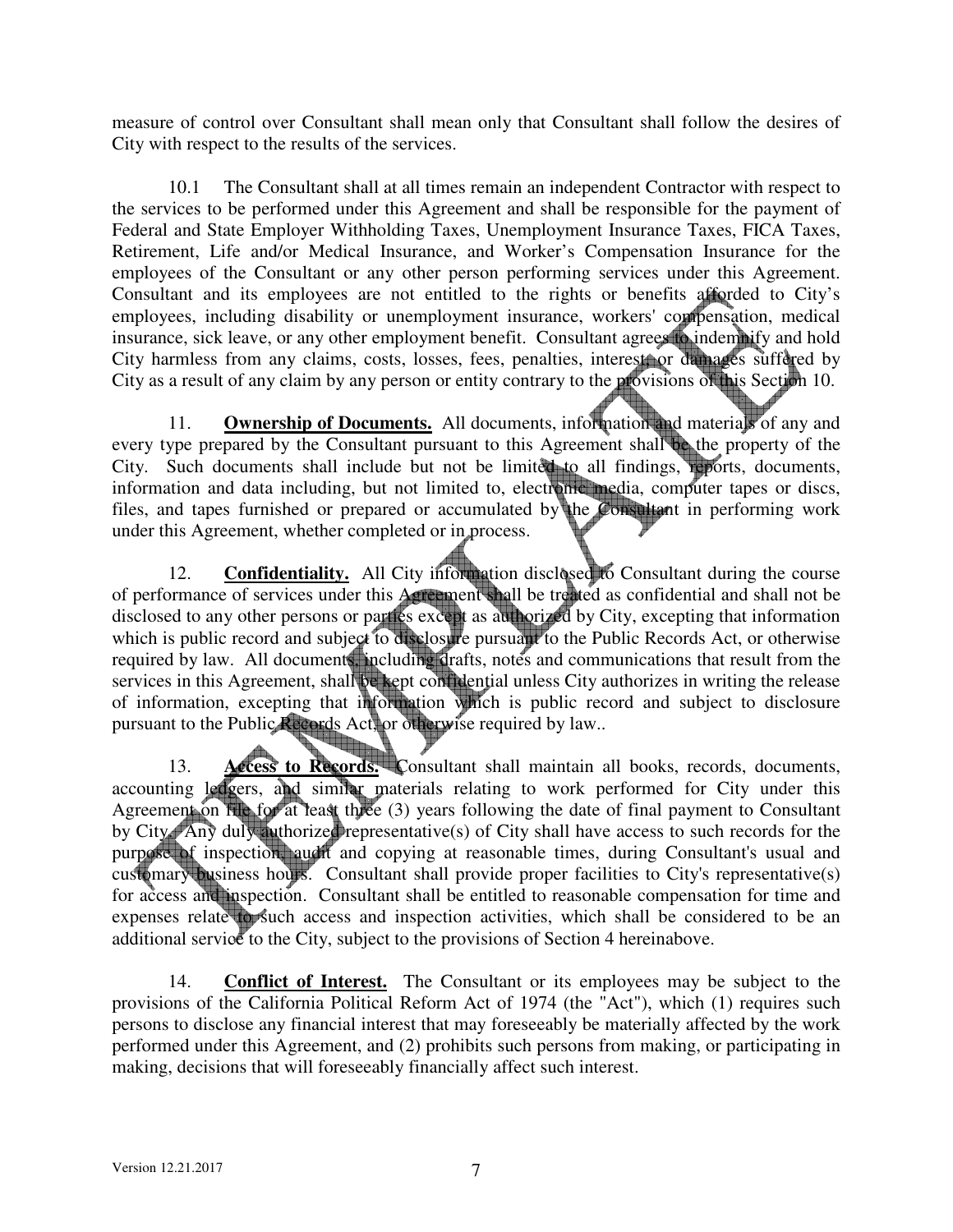If subject to the Act, Consultant shall conform to all requirements of the Act. Failure to do so constitutes a material breach and is grounds for immediate termination of this Agreement by City. Consultant shall indemnify and hold harmless City for any and all claims for damages resulting from Consultant's violation of this Section.

Consultant represents that neither Consultant, nor any of its employees, agents or subcontractors, have a conflict of interest with respect to the work to be performed under this Agreement, nor shall such individuals, during this term of this Agreement, acquire any interest, which would conflict in any manner with the performances of services hereunder.

15. **Assignment.** This is a personal service contract, and the duties set forth herein shall not be delegated or assigned to any person or entity without the prior written consent of City. Consultant may engage a subcontractor(s) as permitted by law and may employ other personnel to perform services contemplated by this Agreement at Consultant's sole cost and expense.

16. **Compliance with Laws, Rules, Regulations.** Consultant shall perform the services required by this Agreement in compliance with all applicable Federal and California employment laws including, but not limited to, those laws related to minimum hours and wages; occupational health and safety; fair employment and employment practices; workers' compensation insurance and safety in employment; and all other Federal, State and local laws and ordinances applicable to the services required under this Agreement. Consultant shall indemnify and hold harmless City from and against all claims, demands, payments, suits, actions, proceedings, and judgments of every nature and description including attorneys' fees and costs, presented, brought, or recovered against City for, or on account of any liability under any of the above-mentioned laws, which may be incurred by reason of Consultant's performance under this Agreement.

17. **Integration; Amendment.** This Agreement represents the entire understanding of City and Consultant as to those matters contained herein. No prior oral or written understanding shall be of any force or effect with respect to those matters covered in it. This Agreement may not be modified or altered except by amendment in writing sign by both parties.

**Severability.** If any part of this Agreement is found to be in conflict with applicable laws, such part shall be inoperative, null, and void insofar as it is in conflict with said laws, but the remainder of the Agreement shall continue to be in full force and effect.

19. **Waiver/Validity.** Consultant agrees that waiver by City of any one or more of the conditions of performance under this Agreement shall not be construed as waiver of any other condition of performance under this Agreement. The acceptance by the City of the performance of any work or services by Contractor shall not be deemed to be a waiver of any term or condition of this Agreement.

 20. **Jurisdiction.** City and Consultant agree that the law governing this Agreement shall be that of the State of California. Any suit brought by either party against the other arising out of the performance of this Agreement shall be filed and maintained in the County of Merced.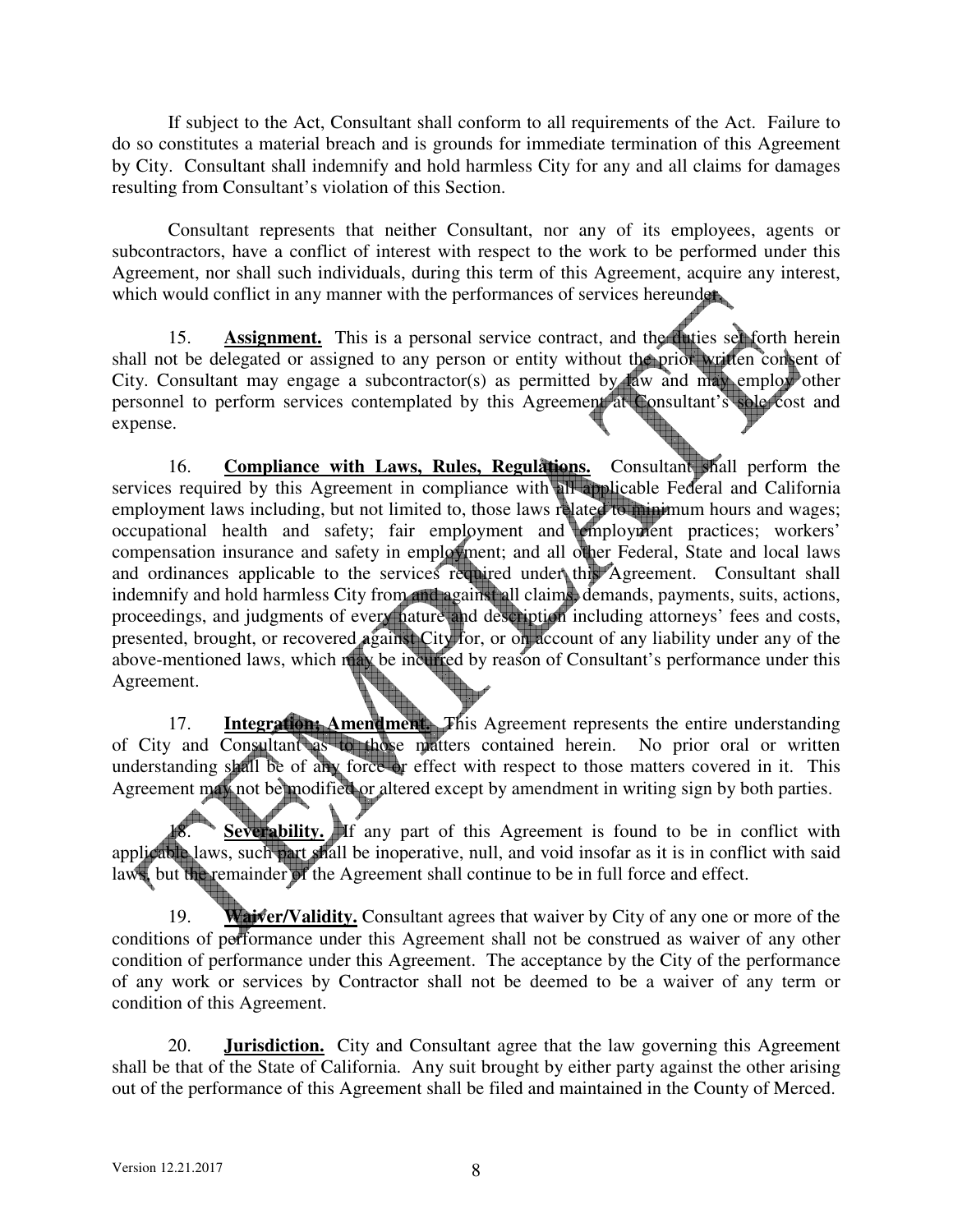21. **Notice.** Any notices required to be given pursuant to this Agreement shall be deemed to have been given by their deposit, postage prepaid, in the United States Postal Service, addressed to the parties as follows:

To City: City of Los Banos 520 J Street Los Banos, California 93635 Attn:  $\langle$ name $\rangle$ 

To Consultant: <<consultant>> <<address>> <<city, state, zip>> Attn:  $\leq$ name $\geq$ 



Nothing hereinabove shall prevent either City or Consultant from personally delivering any such notices to the other.

 22. **Termination.** City may, in its sole discretion, terminate this Agreement at any time and for any reason whatsoever by giving written notice of such termination to Consultant. In the event of such termination, Consultant shall immediately stop rendering services under this Agreement unless directed otherwise by the City. In the event of such termination, Consultant shall be entitled to compensation for all services rendered and work performed for City to the date of such termination.

23. **Order of Precedence.** In the event of an inconsistency in this Agreement and any of the attached Exhibits, the terms set forth in this Agreement shall prevail. If, and to the extent this Agreement incorporates by reference any provision of the RFP or the Response, such provision shall be deemed a part of this Agreement. Nevertheless, if there is any conflict among the terms and conditions of this Agreement and those of any such provision or provisions so incorporated by reference, this Agreement shall govern over both the Response and the RFP and the Response shall govern over the RFP.

IN WITNESS WHEREOF, the parties hereto have executed this Agreement on the dates set forth below.

<<**consultant**>>

Date:  $, 20$ 

**by:** << **name and title**>>